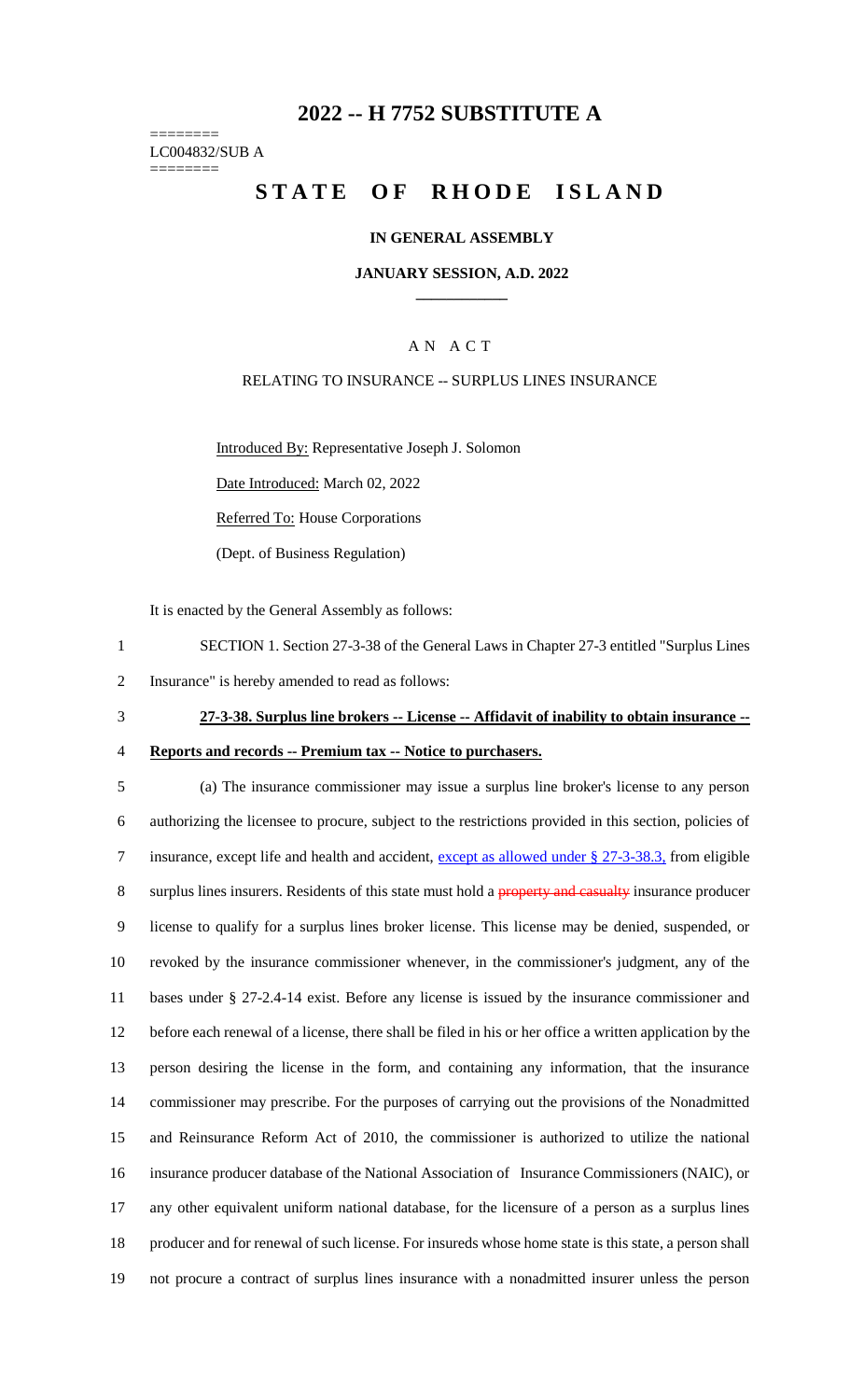possesses a current surplus lines insurance license issued by the commissioner.

 (b) A Rhode Island resident business entity acting as a surplus line broker may elect to obtain a surplus line broker license. Application shall be made using the uniform business entity application. Prior to approving the application, the commissioner shall find both of the following:

(1) The business entity has paid the appropriate fees.

 (2) The business entity has designated a licensed surplus line broker responsible for the business entity's compliance with the insurance laws and rules of this state.

 (c) When any policy of insurance is procured under the authority of that license, there shall be executed, both by the licensee and by the insured, affidavits setting forth facts showing that the insured, or a licensed Rhode Island producer, were unable, after diligent effort, to procure from no less than three (3) admitted insurers the full amount of insurance required to protect the property owned or controlled by the insured or the risks insured. Provided, however, the aforementioned affidavit shall not be required when insuring the following interest: amusement parks and devices, environmental improvement and/or remediation sites, vacant property or property under renovation, demolition operations, event cancellation due to weather, railroad liability, discontinued products, fireworks and pyrotechnics, warehouseman's legal liability, excess property coverage, private flood, and contingent liability. In addition, no such affidavit is required for exempt commercial purchasers as defined by the Nonadmitted and Reinsurance Reform Act of 2010. For purposes of this section, residual market mechanisms shall not be considered authorized insurers. Prior to renewing, continuing, or extending any policy, the licensed surplus line broker must confirm that the insurer is on the insurance commissioner's list of approval surplus line insurers in this state.

 (d) The licensee shall keep a complete and separate record of all policies procured from approved surplus lines insurers under the license and these records shall be open to the examination of both the insurance commissioner and tax administrator at all reasonable times and shall show the exact amount of each kind of insurance permitted under this section which has been procured for each insured; the gross premiums charged by the insurers for each kind of insurance permitted under this section which were returned to each insured; the name of the insurer or insurers which issued each of these policies; the effective dates of these policies; and the terms for which these policies were issued. The licensee shall file a yearly report with the insurance commissioner on a form prescribed by the insurance commissioner showing the business procured under the surplus line license for the preceding calendar year, and the report shall be due annually on or before April 1.

(e) Every person, firm, or corporation licensed pursuant to the provisions of this section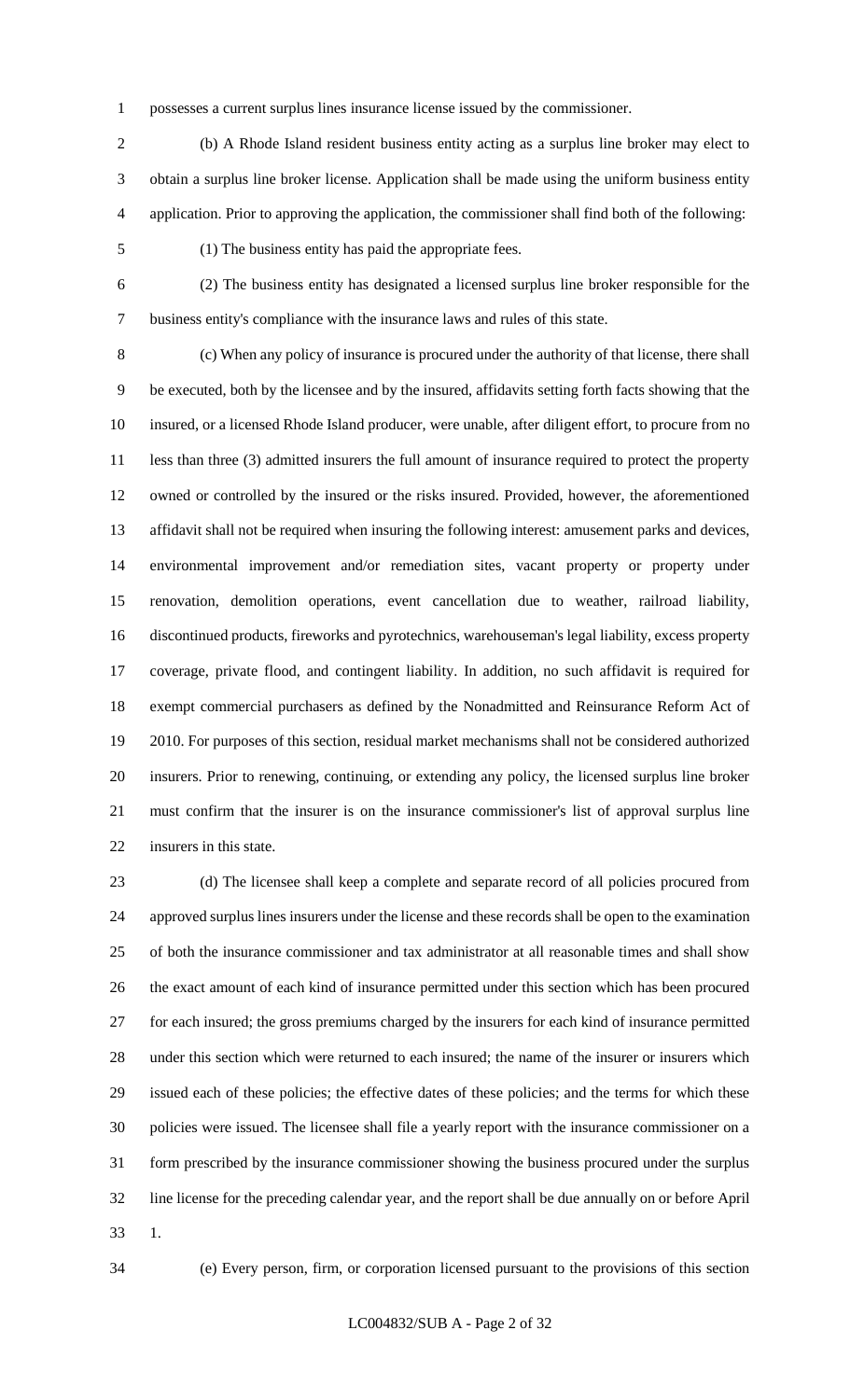shall file with the insurance commissioner, at the time of the insurance producer license renewal, sufficient information, as determined by the insurance commissioner, whether a licensee or a person acting on the licensee's behalf, has paid to the tax administrator, for all policies procured by the licensee pursuant to the license during the next preceding calendar year, a tax, computed at the rate of four percent (4%) on the gross premiums charged the insured by the insurers, less the amount of premiums returned to the insured. The tax administrator shall provide to the insurance commissioner, upon request, information needed to determine compliance with this subsection. The content and nature of the information to be disclosed shall be determined and approved by the tax administrator, shall be the minimum necessary to determine compliance, and shall be kept confidential by the insurance commissioner.

 (f) Every application form for insurance from a surplus lines insurer, every affidavit form executed by the insured, and every policy (on its front and declaration pages) issued by the surplus 13 lines insurer, shall contain in ten-point (10) type the following notice:

NOTICE

 THIS INSURANCE CONTRACT HAS BEEN PLACED WITH AN INSURER NOT LICENSED TO DO BUSINESS IN THE STATE OF RHODE ISLAND BUT APPROVED AS A SURPLUS LINES INSURER. THE INSURER IS NOT A MEMBER OF THE RHODE ISLAND INSURERS INSOLVENCY FUND. SHOULD THE INSURER BECOME INSOLVENT, THE PROTECTION AND BENEFITS OF THE RHODE ISLAND INSURERS INSOLVENCY FUND ARE NOT AVAILABLE.

 SECTION 2. Section 27-4.4-4 of the General Laws in Chapter 27-4.4 entitled "The Standard Nonforfeiture Law for Individual Deferred Annuities" is hereby amended to read as follows:

## **27-4.4-4. Minimum values.**

 (a) The minimum values as specified in §§ 27-4.4-5 -- 27-4.4-8 and 27-4.4-10 of any paid- up annuity, cash surrender, or death benefits available under an annuity contract shall be based upon minimum nonforfeiture amounts as defined in this section.

 (b) The minimum nonforfeiture amount at any time at or prior to the commencement of any annuity payments shall be equal to an accumulation up to that time at rates of interest as provided in subsection (d) of this section, the net considerations as defined in this section paid prior to that time, decreased by the sum of:

 (1) Any prior withdrawals from or partial surrenders of the contract accumulated at rates of interest as provided in subsection (d) of this section; and

(2) The amount of any indebtedness to the company on the contract, including interest due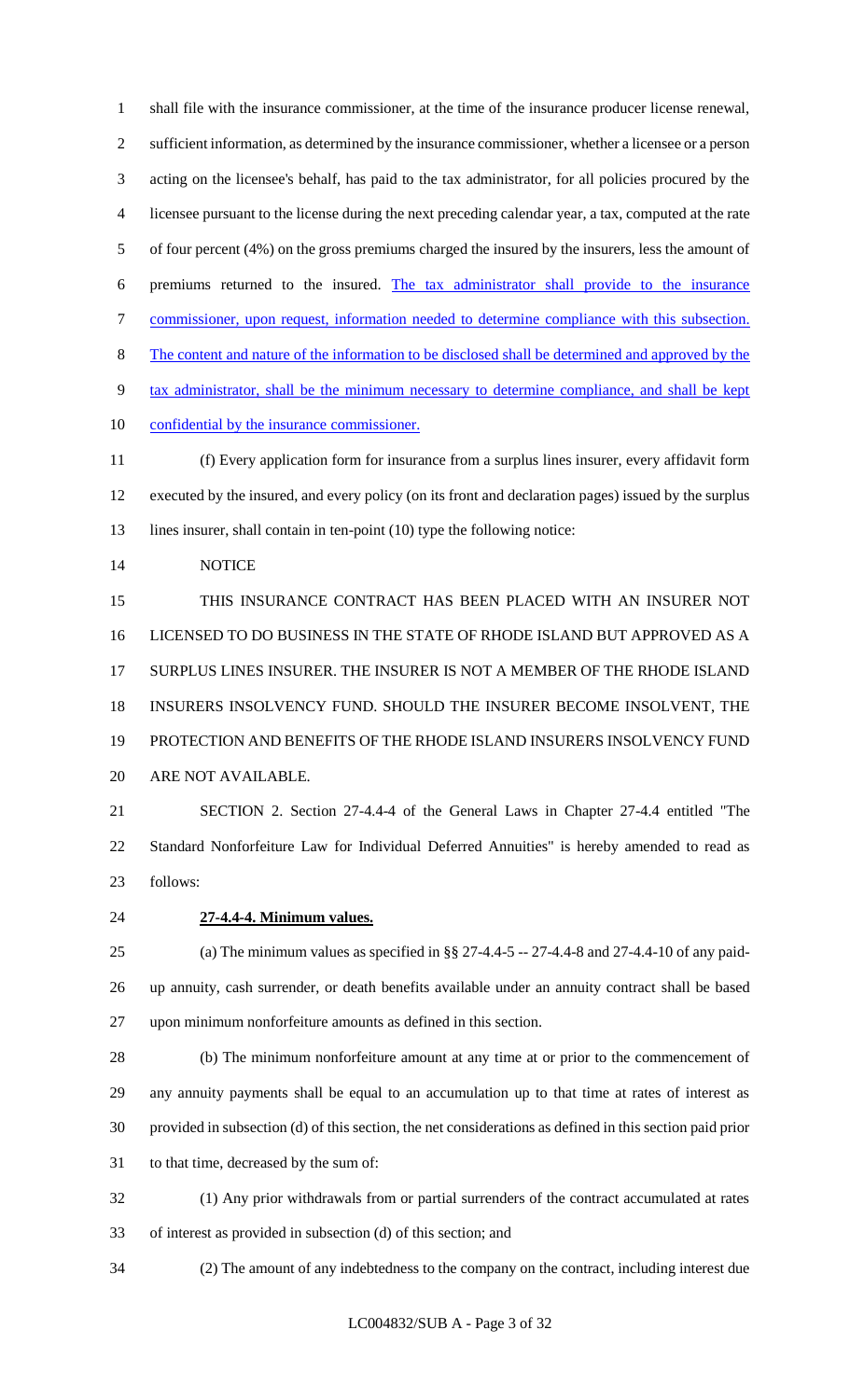- and accrued;
- (3) An annual contract charge of fifty dollars (\$50.00), accumulated at rates of interest as provided in subsection (d) of this section; and

 (4) Any premium tax paid by the company for the contract, accumulated at rates of interest as provided in subsection (d) of this section.

 (c) The net considerations for a given contract year used to define the minimum nonforfeiture amount shall be an amount equal to eighty-seven and one-half percent (87.5%) of the gross considerations credited to the contract during that contract year.

 (d) The interest rate used in determining minimum nonforfeiture amounts shall be an annual rate of interest determined as the lesser of three percent (3%) per annum and the following, which shall be specified in the contract if the interest rate will be reset:

 (1) The five (5) year Constant Maturity Treasury Rate reported by the Federal Reserve as 13 of a date, or average over a period, rounded to the nearest one twentieth of one percent (1/20%), specified in the contract no longer than fifteen (15) months prior to the contract issue date or redetermination date under subdivision (4) of this subsection;

(2) Reduced by one hundred twenty-five (125) basis points;

17 (3) Where the resulting interest rate is not less than one percent (1%) fifteen (15) basis 18 <u>points (0.15%)</u>; and

 (4) The interest rate shall apply for an initial period and may be redetermined for additional periods. The redetermination date, basis and period, if any, shall be stated in the contract. The basis is the date or average over a specified period that produces the value of the five (5) year Constant Maturity Treasury Rate to be used at each redetermination date.

 (e) During the period or term that a contract provides substantive participation in an equity indexed benefit, it may increase the reduction described in subsection (d)(2) of this section above by up to an additional one hundred (100) basis points to reflect the value of the equity index benefit. The present value at the contract issue date, and at each redetermination date thereafter, of the additional reduction shall not exceed the market value of the benefit. The commissioner of insurance may require a demonstration that the present value of the reduction does not exceed the market value of the benefit. Lacking such a demonstration that is acceptable to the commissioner, the commissioner may disallow or limit the additional reduction.

 (f) The commissioner of insurance may adopt rules to implement the provisions of subsection (e) of this section and to provide for further adjustments to the calculation of minimum nonforfeiture amounts for contracts that provide substantive participation in an equity index benefit and for other contracts that the commissioner determines adjustments are justified.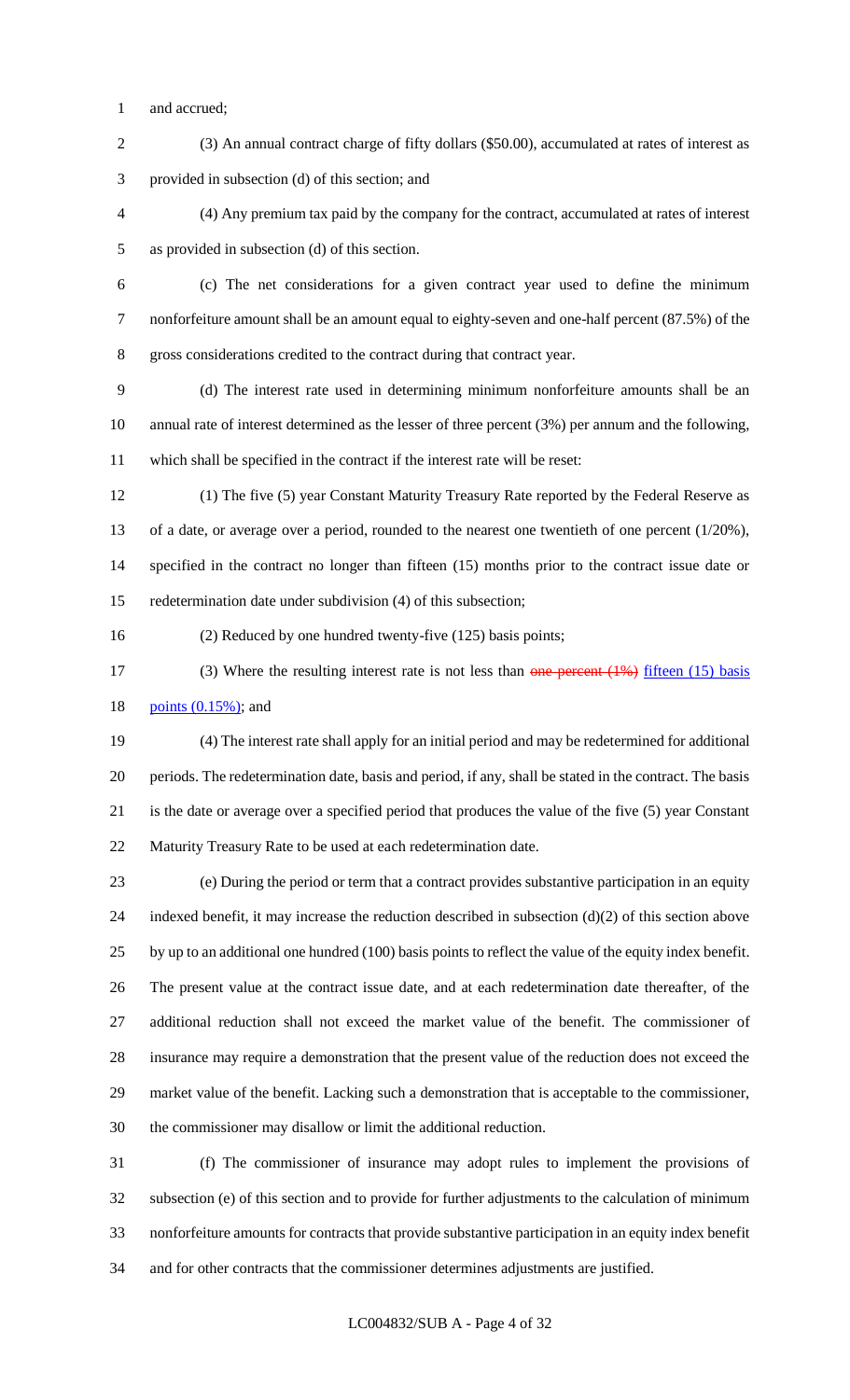- SECTION 3. Section 27-7.1-11.1 of the General Laws in Chapter 27-7.1 entitled "Workers'
- 

Compensation Insurance" is hereby amended to read as follows:

## **27-7.1-11.1. Challenge and review of application of rating system.**

 (a) An advisory organization and every insurer subject to this chapter which makes its own rate shall provide within this state reasonable means where any person aggrieved by the application 6 of its rating system may upon that person's written request be heard in person or by the person's 7 authorized representative representative's written request to review the manner in which the rating system has been applied in connection with the insurance afforded the aggrieved person.

 (b) Any party affected by the action of an advisory organization or the insurer may, within thirty (30) days after written notice of that action, make application, in writing, for an appeal to the director, setting forth the basis for the appeal and the grounds to be relied upon by the applicant. If the advisory organization or insurer fails to grant or reject the request within thirty (30) days after it is made, the applicant may proceed in the same manner as if the application has been rejected.

 (c) The director shall review the application and, if the director finds that the application is made in good faith and that it sets forth on its face grounds which reasonably justify holding a hearing, the director shall conduct a hearing held not less than ten (10) days after written notice to the applicant and to an advisory organization or insurer. The director, after a hearing, shall affirm or reverse the action of an advisory organization or insurer.

 (d) If, after a hearing held under this section, it is determined that the rates charged by an insurer are in excess of the appropriate rate, the overcharge shall be refunded to the insured.

 SECTION 4. Section 27-29-4 of the General Laws in Chapter 27-29 entitled "Unfair Competition and Practices" is hereby amended to read as follows:

# **27-29-4. Unfair methods of competition and unfair or deceptive acts or practices defined.**

 The following are defined as unfair methods of competition and unfair and deceptive acts or practices in the business of insurance:

 (1) Misrepresentations and false advertising of policies or contracts. Making, issuing, circulating, or causing to be made, issued, or circulated, any estimate, illustration, circular, or statement, sales presentation, omission, or comparison misrepresenting the terms of any policy issued or to be issued or the benefits, conditions, or advantages promised by any policy or the dividends or share of the surplus to be received on any policy, or making any false or misleading statement as to the dividends or share of surplus previously paid on any policy, or making any misleading representation or any misrepresentation as to the financial condition of any insurer, or as to the legal reserve system upon which any life insurer operates, or using any name or title of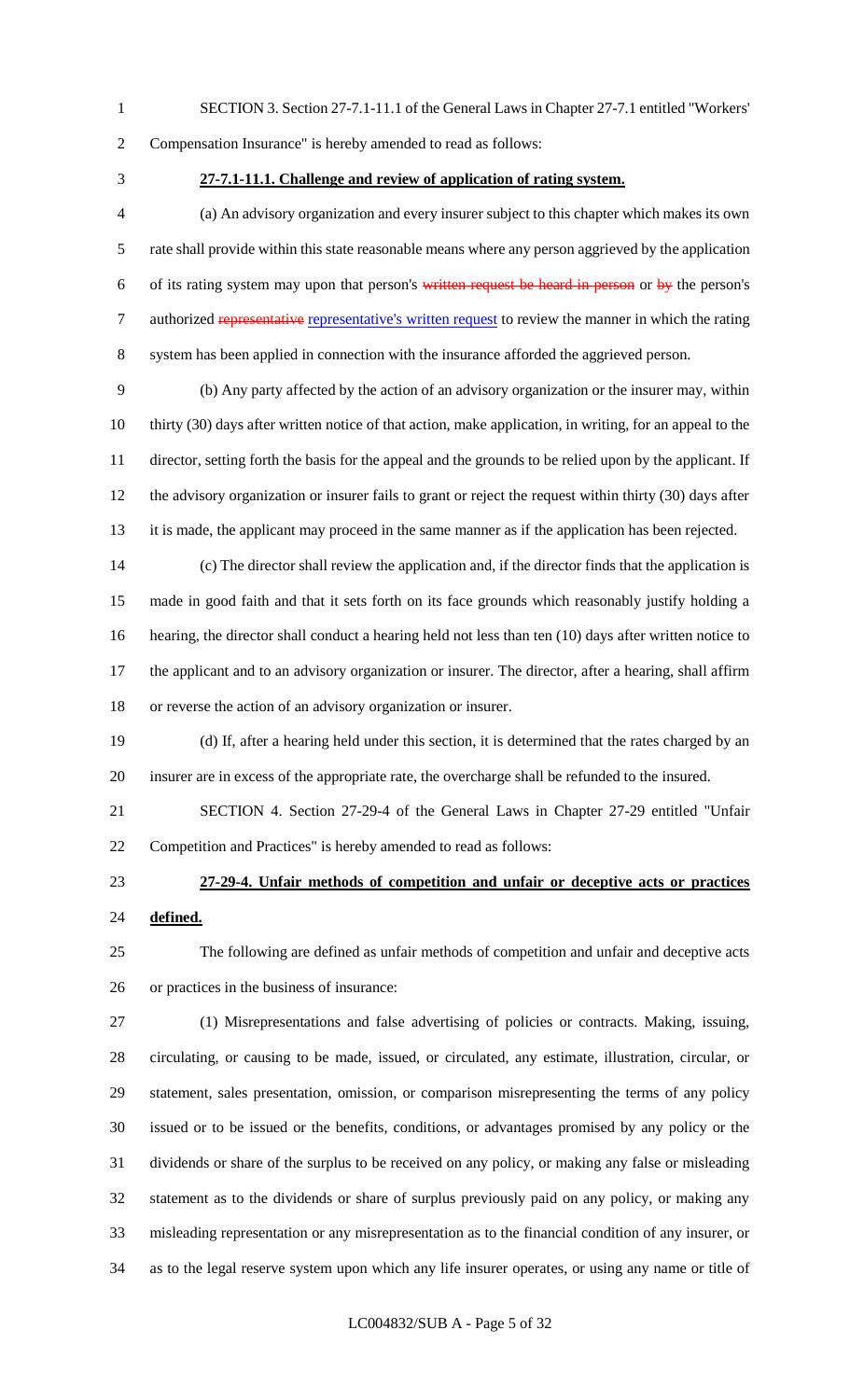any policy or class of policies misrepresenting the true nature of that policy or class of policies, or making any misrepresentation to any policyholder insured in any company including any intentional misquote of a premium rate, for the purpose of inducing or tending to induce the policyholder to lapse, forfeit, or surrender his or her insurance, or misrepresenting for the purpose of effecting a pledge or assignment of or effecting a loan against any policy, or misrepresenting any policy as being share or stock;

 (2) False information and advertising generally. Making, publishing, disseminating, circulating, or placing before the public or causing, directly or indirectly, to be made, published, disseminated, circulated, or placed before the public in a newspaper, magazine, or other publication, or in the form of a notice, circular, pamphlet, letter, or poster, or over any radio or television station, or in any other way, an advertisement, announcement, or statement containing any assertion, representation, or statement with respect to the business of insurance or with respect to any person in the conduct of his or her insurance business that is untrue, deceptive, or misleading; (3) Defamation. Making, publishing, disseminating, or circulating, directly or indirectly, or aiding, abetting, or encouraging the making, publishing, disseminating, or circulating of any oral or written statement or any pamphlet, circular, article of literature that is false or maliciously critical of or derogatory to the financial condition of an insurer, and that is calculated to injure any person

engaged in the business of insurance;

 (4) Boycott, coercion, and intimidation. Entering into any agreement to commit, or by any concerted action committing, any act of boycott, coercion, or intimidation resulting in or tending to result in unreasonable restraint of, or monopoly in, the business of insurance;

 (5)(i) False financial statements. Knowingly filing with any supervisory or other public official, or knowingly making, publishing, disseminating, circulating, or delivering to any person, or placing before the public or causing directly or indirectly, to be made, published, disseminated, circulated, delivered to any person, or placed before the public any false material statement of financial condition of an insurer; or

 (ii) Knowingly making any false entry of a material fact in any book, report, or statement of any insurer or knowingly omitting to make a true entry of any material fact pertaining to the business of the insurer in any book, report, or statement of the insurer;

 (6) Stock operations and advisory board contracts. Issuing or delivering or permitting agents, officers, or employees to issue or deliver agency company stock or other capital stock, or benefit certificates or shares in any common law corporation, or securities of any special or advisory board contracts or other contracts of any kind promising returns and profits as an inducement to insurance;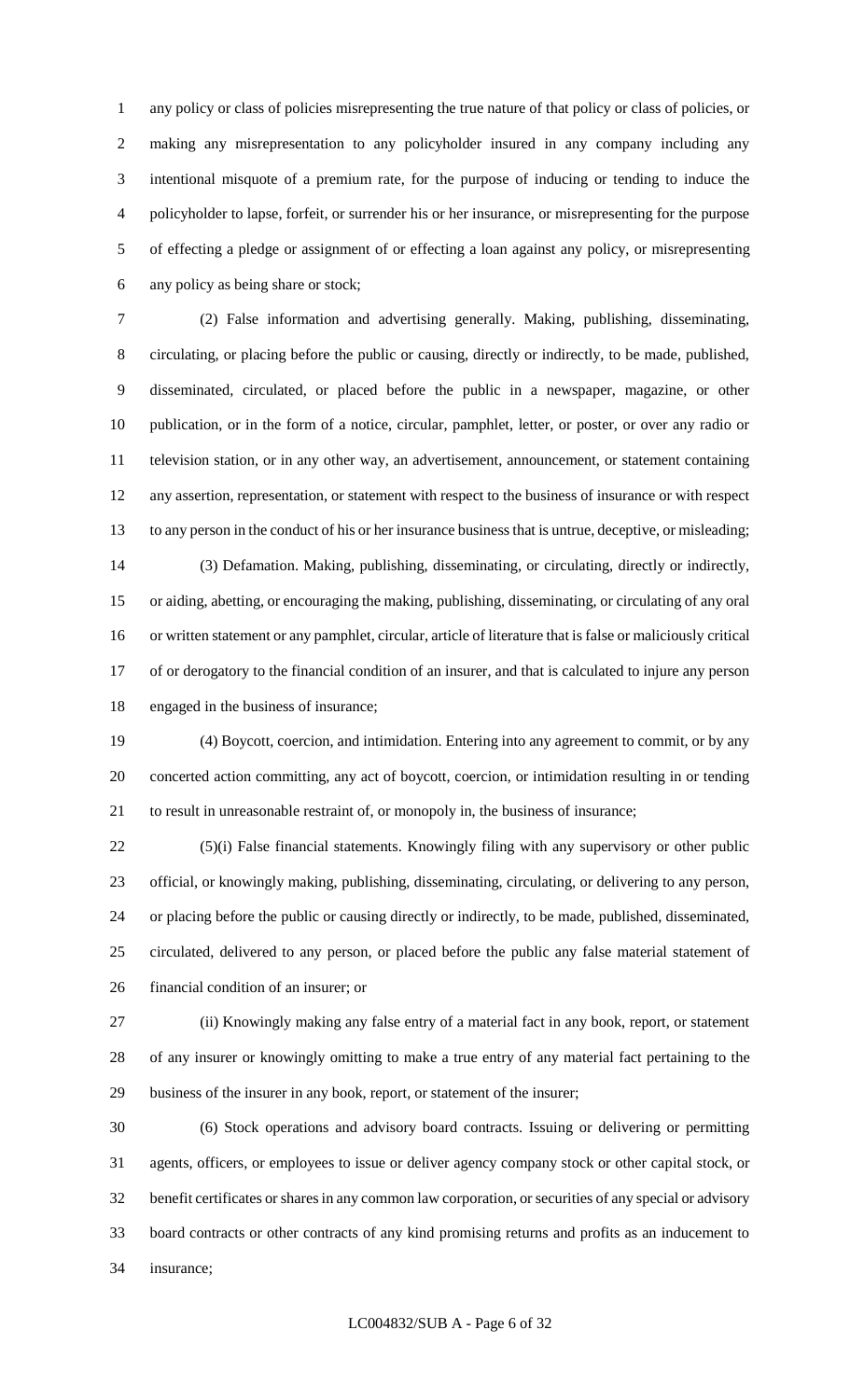(7)(i) Unfair discrimination. Making or permitting any unfair discrimination between individuals of the same class and equal expectation of life in the rates charged for any policy of life insurance or of life annuity or in the dividends or other benefits payable on any such policy or life annuity, or in any other of the terms and conditions of the policy;

 (ii) Making or permitting any unfair discrimination between individuals of the same class and of essentially the same hazard in the amount of premium, policy fees, or rates charged for any policy or contract of accident or health insurance or in the benefits payable under any policy or contract, or in any of the terms or conditions of that policy, or in any other manner;

 (iii) Making or permitting any unfair discrimination between individuals or risks of the same class and of essentially the same hazards by refusing to issue, refusing to renew, canceling, or limiting the amount of insurance coverage on a property or casualty risk because of the geographic location of the risk, unless:

 (A) The refusal, cancellation, or limitation is for a business purpose that is not a pretext for unfair discrimination; or

(B) The refusal, cancellation, or limitation is required by law or regulation;

 (iv) Making or permitting any unfair discrimination between individuals or risks of the same class and of essentially the same hazards by refusing to issue, refusing to renew, canceling, or limiting the amount of insurance coverage on a residential property risk, or the personal property contained in the residential property risk, because of the age of the residential property, unless:

 (A) The refusal, cancellation, or limitation is for a business purpose that is not a pretext for unfair discrimination; or

(B) The refusal, cancellation, or limitation is required by law or regulation;

 (v) Refusing to insure, refusing to continue to insure, or limiting the amount of coverage available to an individual because of the sex or marital status of the individual; nothing in this subsection shall prohibit an insurer from taking marital status into account for the purpose of defining persons eligible for dependent benefits;

 (vi) To terminate, or to modify coverage, or to refuse to issue or refuse to renew any property or casualty policy solely because the applicant or insured or any employee of either is mentally or physically impaired; provided, that this subsection shall not apply to accident and health insurance sold by a casualty insurer and, provided that this subsection shall not be interpreted to modify any other provision of law relating to the termination, modification, issuance or renewal of any insurance policy or contract; or

 (vii) Making or permitting any unfair discrimination by treating persons in a domestic partnership as defined in § 27-29-2, differently than persons in a marriage for the purposes of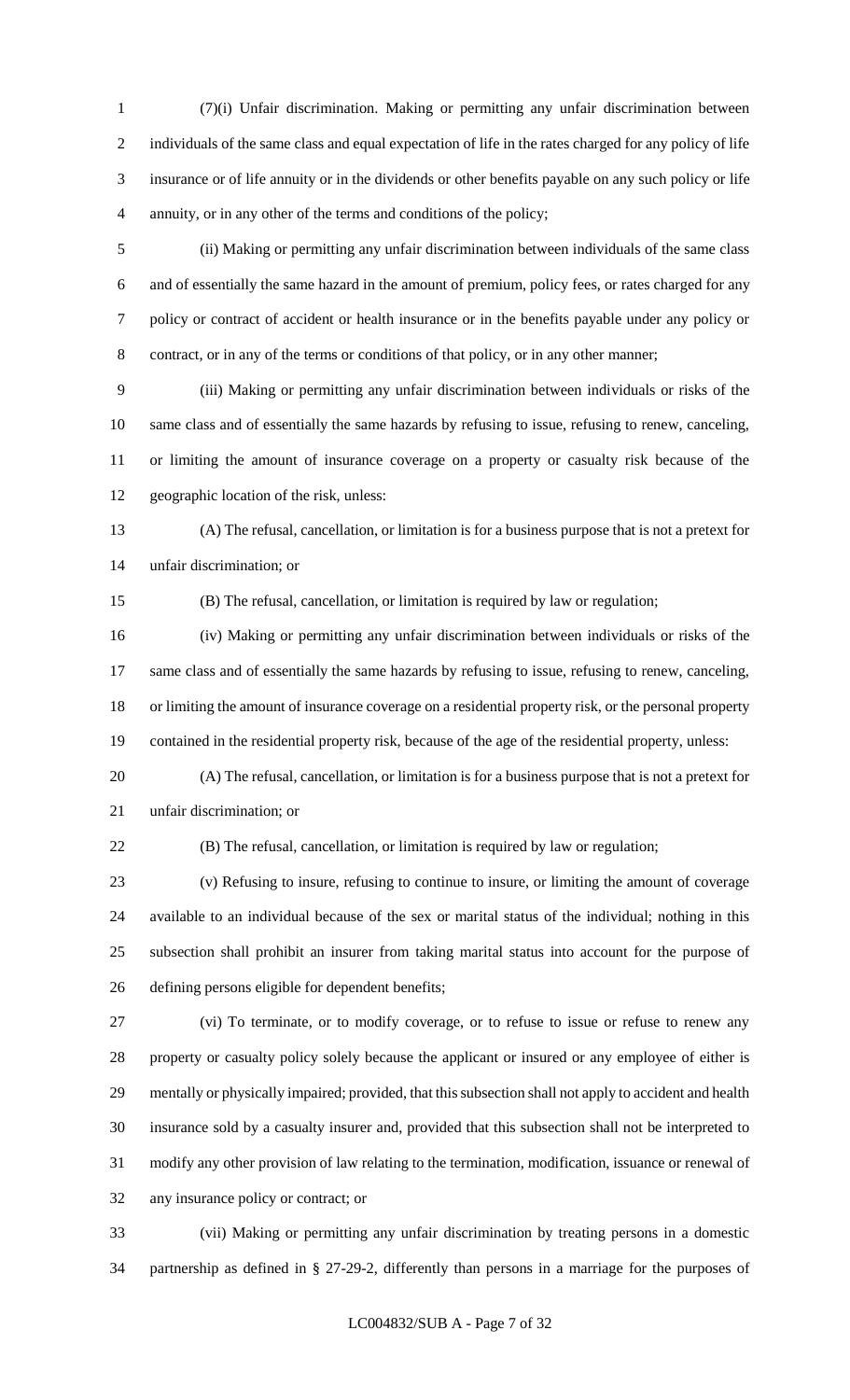premiums, policy fees, or rates charged for policies of casualty, fire, homeowners, accident and sickness, marine, or automobile insurance;

 (8)(i) Rebates. Except as otherwise expressly provided by law, knowingly permitting or offering to make or making any policy or agreement as to the policy other than as plainly expressed in the policy issued on it, or paying or allowing or giving or offering to pay, allow, or give, directly or indirectly, as inducement to the policy, any rebate of premiums payable on the policy, or any special favor or advantage in the dividends or other benefits on the policy, or any valuable consideration or inducement not specified in the policy, or giving, selling, or purchasing or offering to give, sell, or purchase as inducement to the policy, or in connection with the policy, any stocks, bonds, or other securities of any insurance company or other corporation, association, or partnership, or any dividends or profits accrued on the security, or anything of value not specified 12 in the policy;

 (ii) Nothing in subdivision (7) of this section or paragraph (i) of this subdivision shall be construed as including within the definition of discrimination or rebates any of the following practices:

 (A) In the case of any contract of life insurance policies or life annuity, annuities paying bonuses to policyholders or abating their premiums in whole or in part out of surplus accumulated from nonparticipating insurance; provided, that any bonuses or abatement of premiums shall be fair 19 and equitable to policyholders and for the best interests of the company and its policyholders;

 (B) In the case of life insurance policies issued on the industrial debit plan, making allowance to policyholders who have continuously for a specified period made premium payments directly to an office of the insurer in an amount that fairly represents the saving in collection 23 expenses;  $\frac{and}{end}$ 

 (C) Readjustment of the rate of premium for a group insurance policy based on the loss or expense experience under it, at the end of the first or any subsequent policy year of insurance under the policy, which may be made retroactive only for the policy year;

(D) Engaging in an arrangement that would not violate § 106 of the Bank Holding

28 Company Act Amendments of 1972 (12 U.S.C. 1972), as interpreted by the Board of Governors of

- 29 the Federal Reserve System, or § 5(q) of the Home Owners' Loan Act, 12 U.S.C. 1464(q);
- (E) The offer or provision by insurers or producers, by or through employees, affiliates or
- 31 third-party representatives, of value-added products or services at no or reduced cost when such
- products or services are not specified in the policy of insurance if the product or service:
- (I) Relates to the insurance coverage; and
- (II) Is primarily designed to satisfy one or more of the following:

LC004832/SUB A - Page 8 of 32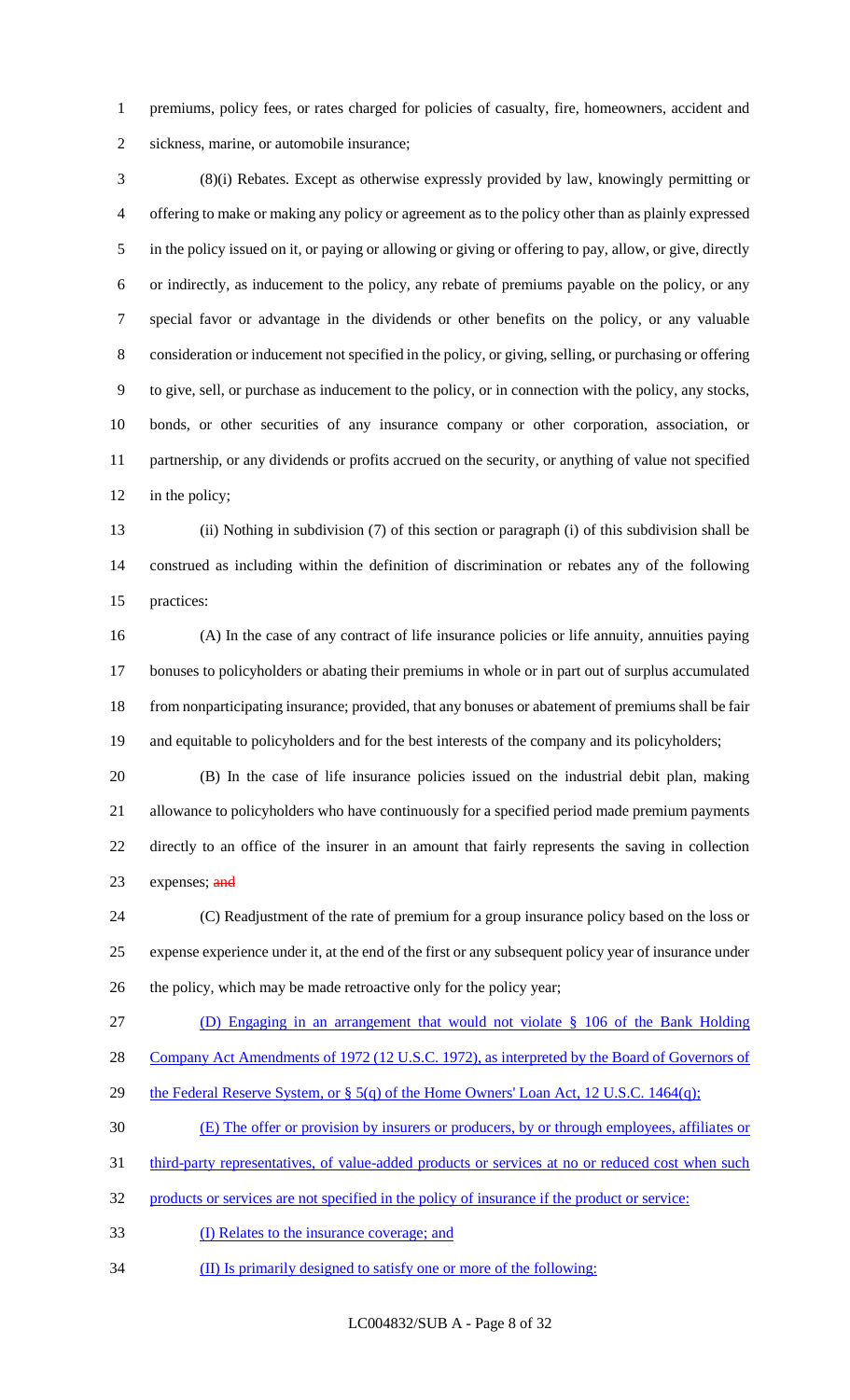(aa) Provide loss mitigation or loss control; (bb) Reduce claim costs or claim settlement costs; (cc) Provide education about liability risks or risk of loss to persons or property; (dd) Monitor or assess risk, identify sources of risk, or develop strategies for eliminating or reducing risk; (ee) Enhance health; (ff) Enhance financial wellness through items such as education or financial planning services; (gg) Provide post-loss services; 10 (hh) Incent behavioral changes to improve the health or reduce the risk of death or disability 11 of a customer (defined for purposes of this subsection as policyholder, potential policyholder, 12 certificate holder, potential certificate holder, insured, potential insured or applicant); or (ii) Assist in the administration of the employee or retiree benefit insurance coverage. 14 (III) The cost to the insurer or producer offering the product or service to any given customer must be reasonable in comparison to that customer's premiums or insurance coverage for 16 the policy class. (IV) If the insurer or producer is providing the product or service offered, the insurer or 18 producer must ensure that the customer is provided with contact information to assist the customer with questions regarding the product or service. (V) The commissioner may adopt regulations when implementing the permitted practices set forth in this statute to ensure consumer protection. Such regulations, consistent with applicable 22 law, may address, among other issues, consumer data protections and privacy, consumer disclosure and unfair discrimination. (VI) The availability of the value-added product or service must be based on documented objective criteria and offered in a manner that is not unfairly discriminatory. The documented criteria must be maintained by the insurer or producer and produced upon request by the department. (VII) If an insurer or producer does not have sufficient evidence, but has a good-faith belief 29 that the product or service meets the criteria in subsection  $8(ii)(E)(II)$  of this section, the insurer or producer may provide the product or service in a manner that is not unfairly discriminatory as part 31 of a pilot or testing program for no more than one year. An insurer or producer must notify the 32 department of such a pilot or testing program offered to consumers in this state prior to launching and may proceed with the program unless the department objects within twenty-one days of notice. (F)(I) Offering or giving non-cash gifts, items, or services, including meals to or charitable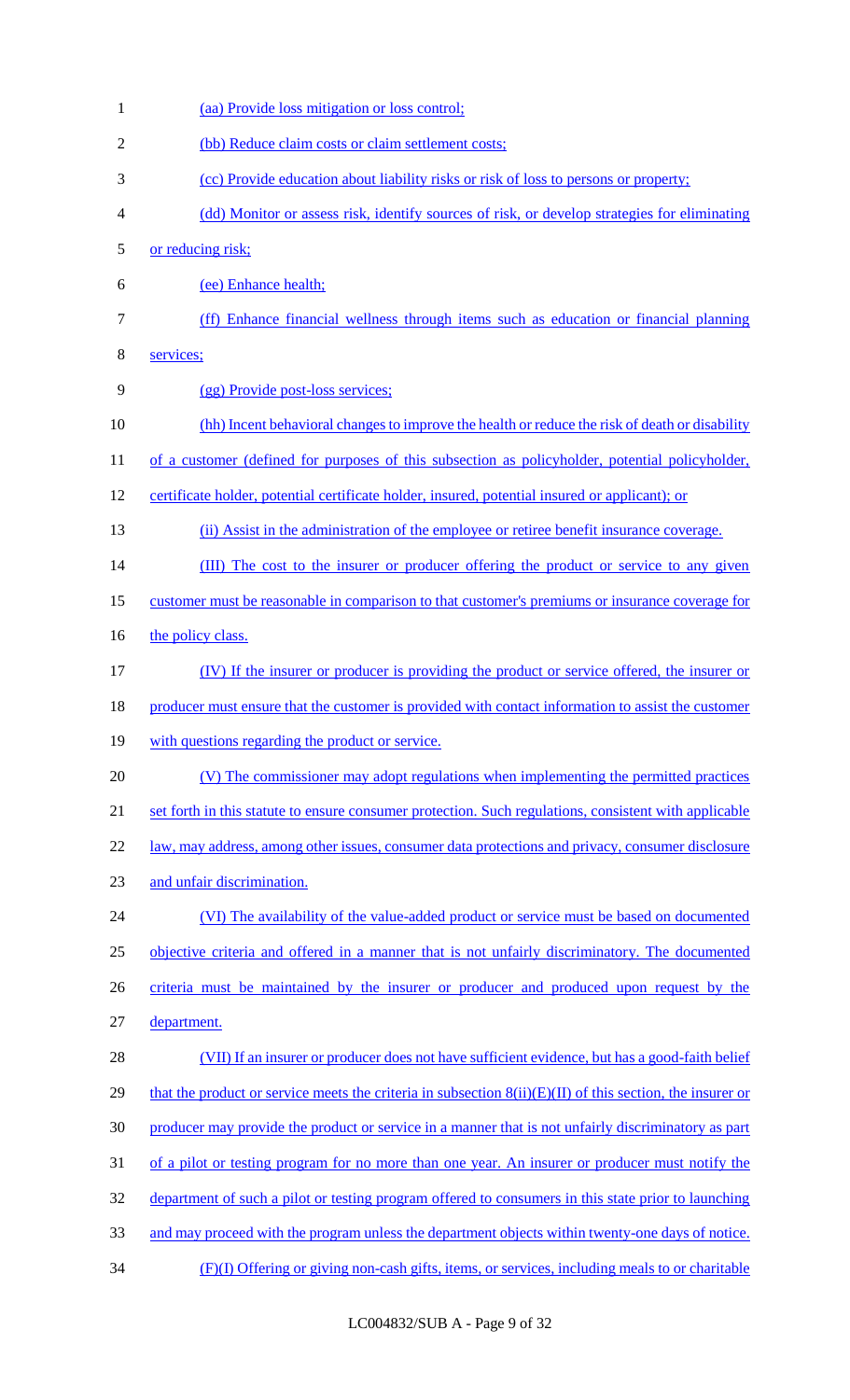donations on behalf of a customer, in connection with the marketing, sale, purchase, or retention of contracts of insurance, as long as the cost does not exceed an amount determined to be reasonable 3 by the commissioner per policy year per term. The offer must be made in a manner that is not unfairly discriminatory. The customer may not be required to purchase, continue to purchase or 5 renew a policy in exchange for the gift, item or service.

 (II) Offering or giving non-cash gifts, items, or services including meals to or charitable donations on behalf of a customer, to commercial or institutional customers in connection with the marketing, sale, purchase, or retention of contracts of insurance, as long as the cost is reasonable in comparison to the premium or proposed premium and the cost of the gift or service is not 10 included in any amounts charged to another person or entity. The offer must be made in a manner 11 that is not unfairly discriminatory. The customer may not be required to purchase, continue to 12 purchase or renew a policy in exchange for the gift, item or service.

- (III) Conducting raffles or drawings to the extent permitted by state law, as long as there is 14 no financial cost to entrants to participate, the drawing or raffle does not obligate participants to 15 purchase insurance, the prizes are not valued in excess of a reasonable amount determined by the 16 commissioner and the drawing or raffle is open to the public. The raffle or drawing must be offered 17 in a manner that is not unfairly discriminatory. The customer may not be required to purchase, 18 continue to purchase or renew a policy in exchange for the gift, item or service.
- (iii) An insurer, producer or representative of either may not offer or provide insurance as 20 an inducement to the purchase of another policy or otherwise use the words "free", "no cost" or words of similar import, in an advertisement.

 (9)(i) Free choice of insurance producer or insurer. When any person, firm, or corporation engaged in the business of lending money on the security of real or personal property, or in the business of negotiating, purchasing, selling, or holding loans on the security of real property, or in the business of building, selling, or financing the sale or purchase of real property, or any trustee, 26 director, officer, agent, or other employee of that person, firm, or corporation, requires that property insurance be procured for the property, the borrower, debtor, or purchaser shall have free choice of insurance producer and insurer through or by which the insurance is to be placed or written, subject only to the right of the builder, creditor, lender, or seller:

- (A) To require evidence, to be produced at a reasonable time prior to commencement or renewal of risk, that the insurance providing reasonable coverage has been obtained in an amount equal to the amount required by the builder, creditor, lender, or seller;
- (B) To require insurance in an insurer authorized to do business and having a licensed resident insurance producer agent in this state; and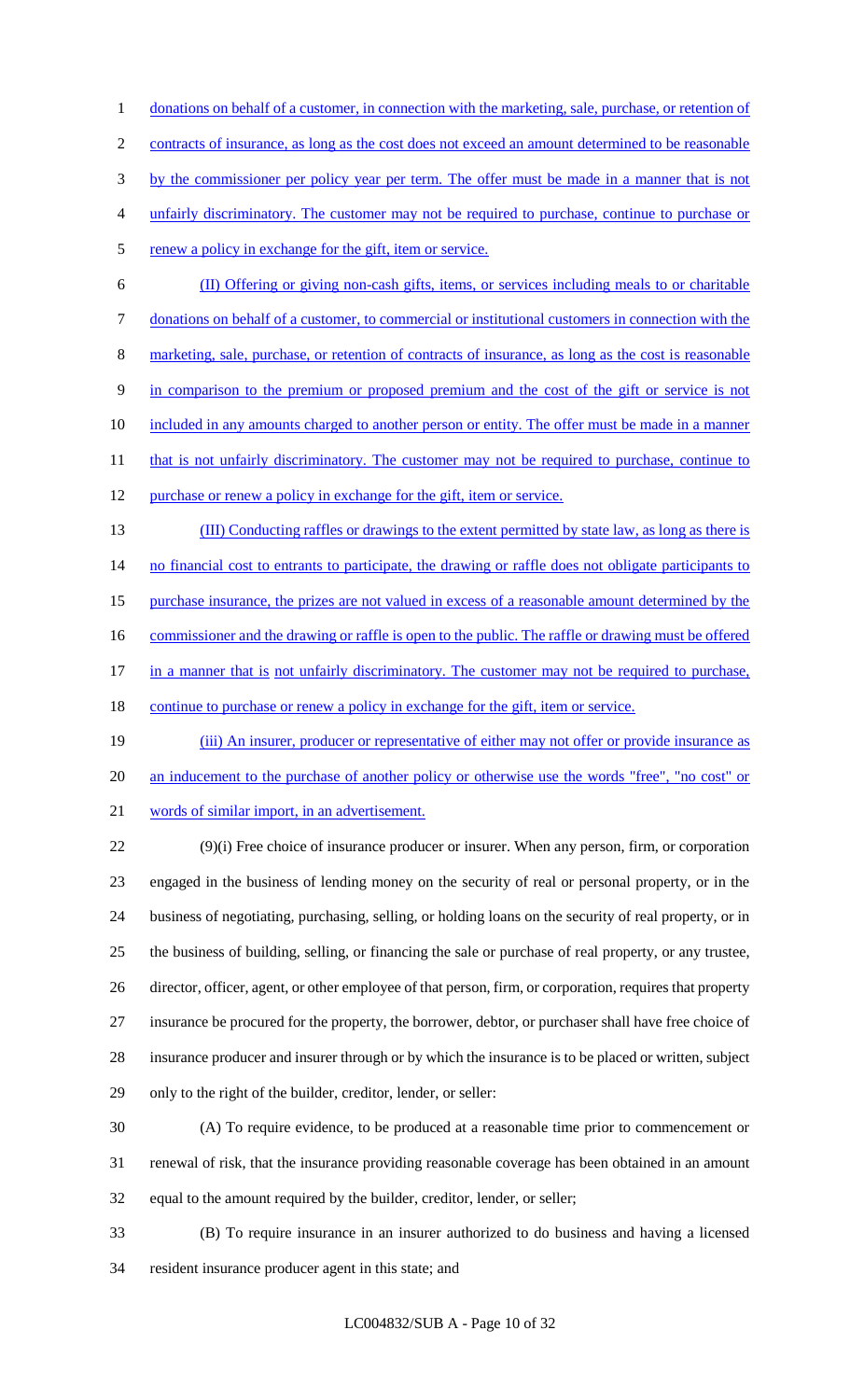(C) To refuse to accept insurance in a particular insurer on reasonable grounds related to

solvency;

 (ii) When any contractor or subcontractor is required to procure a surety bond or policy of insurance with respect to any building or construction contract that is about to be, or that has been bid or entered into, the contractor or subcontractor shall have free choice of insurance producer and insurer through or by which the surety bond or insurance is to be written; provided, that the owner or contractor shall have the right: (A) To require evidence, to be produced at a reasonable time prior to commencement or renewal of risk, that the insurance providing reasonable coverage has been obtained in an amount equal to the amount required by the builder, creditor, lender, or seller; (B) To require insurance in an insurer authorized to do business and having a licensed resident insurance producer in this state; and (C) To refuse to accept insurance in a particular insurer on reasonable grounds related to solvency; provided, that the owner or contractor shall have the right to approve the form, sufficiency, or manner of execution of the surety bond or policy or insurance furnished by the insurance company or insurance producer selected by the contractor or subcontractor;

(iii) No person who lends money or extends credit may:

 (A) Solicit insurance for the protection of real property after a person indicates interest in securing a first mortgage credit extension until that person has received a commitment in writing from the lender as to a loan or credit extension;

 (B) Unreasonably reject a policy furnished by the borrower for the protection of the property securing the creditor lien. A rejection shall not be deemed unreasonable if it is based on reasonable standards, uniformly applied, relating to the extent of coverage required and the financial soundness and the services of an insurer. The standards shall not discriminate against any particular type of insurer, nor shall the standards call for rejection of a policy because it contains coverage in addition to that required in the credit transaction;

 (C) Require that any borrower, mortgagor, purchaser, insurer, or insurance producer pay a separate charge, in connection with the handling of any policy required as security for a loan on real estate, or pay a separate charge to substitute the policy of one insurer for that of another. This subsection does not include the interest that may be charged on premium loans or premium advancements in accordance with the terms of the loan or credit document;

 (D) Use or disclose, without the prior written consent of the borrower, mortgagor, or purchaser taken at a time other than the making of the loan or extension of credit, information relative to a policy that is required by the credit transaction, for the purpose of replacing the insurance; or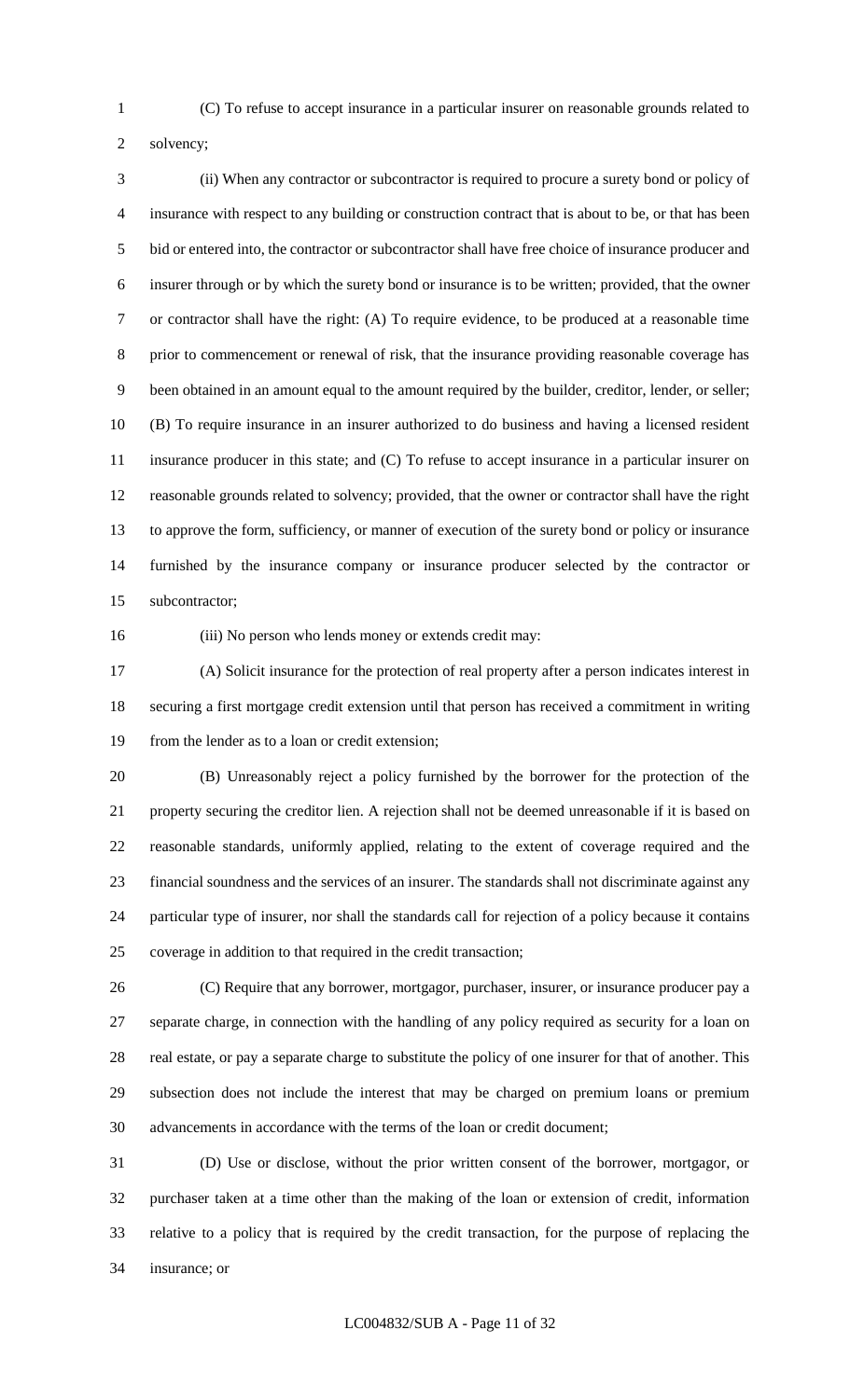(E) Require any procedures or conditions of duly licensed insurance producers or insurers not customarily required of those insurance producers or insurers affiliated or in any way connected with the person who lends money or extends credit;

 (iv) Every person who lends money or extends credit and who solicits insurance on real and personal property subject to paragraph (iii) of this subdivision shall explain to the borrower in writing that the insurance related to the credit extension may be purchased from an insurer or insurance producer of the borrower's choice, subject only to the lender's right to reject a given insurer or insurance producer as provided in paragraph (iii)(B) of this subdivision. Compliance with disclosures as to insurance required by truth-in-lending laws or comparable state laws shall be compliance with this subsection;

 (v) This requirement for a commitment shall not apply in cases where the premium for the required insurance is to be financed as part of the loan or extension of credit involving personal property transactions;

 (vi) The commissioner shall have the power to examine and investigate those insurance- related activities of any person or insurer that the commissioner believes may be in violation of this section. Any affected person may submit to the commissioner a complaint or material pertinent to the enforcement of this section;

 (vii) Nothing in this section shall prevent a person who lends money or extends credit from placing insurance on real or personal property in the event the mortgagor, borrower, or purchaser has failed to provide required insurance in accordance with the terms of the loan or credit document; (viii) Nothing contained in this section shall apply to credit life or credit accident and health

insurance.

 (10) Notice of free choice of insurance producer or insurer. Every debtor, borrower, or purchaser of property with respect to which insurance of any kind on the property is required in connection with a debt or loan secured by the property or in connection with the sale of the property, shall be informed in writing by the builder, creditor, lender, or seller, of his or her right of free choice in the selection of the insurance producer and insurer through or by which the insurance is to be placed. There shall be no interference, either directly or indirectly, with the borrower's, debtor's, or purchaser's free choice of an insurance producer and of an insurer that complies with the requirements of this section, and the builder, creditor, lender, seller, owner, or contractor shall not refuse the policy tendered by the borrower, debtor, purchaser, contractor, or subcontractor. Upon notice of any refusal of the tendered policy, the insurance commissioner shall order the builder, creditor, lender, seller, owner, or contractor to accept the tendered policy, if the commissioner determines that the refusal is not in accordance with the requirements of this section.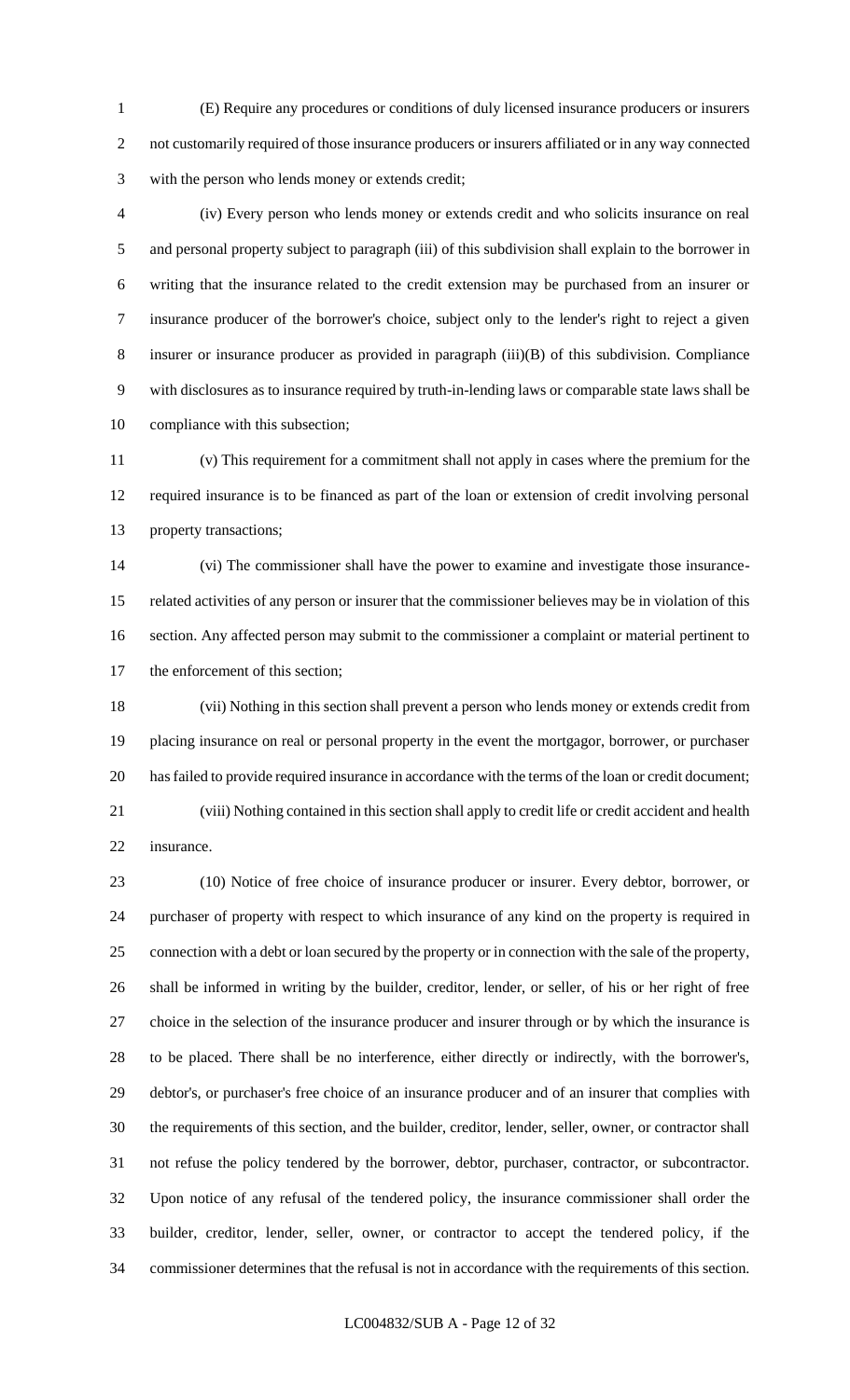Failure to comply with an order of the insurance commissioner shall be deemed a violation of this

section;

 (11) Using insurance information to detriment of another. Whenever the instrument requires that the purchaser, mortgagor, or borrower furnish insurance of any kind on real property being conveyed or is collateral security to a loan, the mortgagee, vendor, or lender shall refrain from disclosing or using any and all insurance information to his or her or its own advantage and to the detriment of either the borrower, purchaser, mortgagor, insurance company, or agency complying with the requirements relating to insurance;

 (12) Prohibited group enrollments. No insurer shall offer more than one group policy of insurance through any person unless that person is licensed, at a minimum, as an insurance producer. This prohibition shall not apply to employer-employee relationships, or to any of these enrollments;

 (13) Failure to maintain complaint handling procedures. No insurer shall fail to maintain a complete record of all the complaints it received since the date of its last examination pursuant to the general laws providing for examination of insurers. This record shall indicate the total number of complaints, their classification by line of insurance, the nature of each complaint, the disposition of each complaint, and the time it took to process each complaint. For the purposes of this subsection, "complaint" means any written communication primarily expressing a grievance;

 (14) Misrepresentation in insurance applications. Making false or fraudulent statements or representations on or relative to an application for a policy, for the purpose of obtaining a fee, commission, money, or other benefit from any insurers, insurance producer, or individual person;

 (15) Requiring that repairs be made to an automobile at a specified auto body repair shop or interfering with the insured's or claimant's free choice of repair facility. The insured or claimant shall be promptly informed by the insurer of his or her free choice in the selection of an auto body repair shop. Once the insured or claimant has advised the insurer that an auto body repair shop has been selected, the insurer may not recommend that a different auto body repair shop be selected to repair the automobile. An auto body repair shop may file a complaint with the department of business regulation alleging a violation of this subsection (15). Whenever the department of business regulation has reason to believe that an insurer has violated this subsection (15), the department shall conduct an investigation and may convene a hearing. A complaint filed by an auto body repair shop must be accompanied by a statement written and signed by the insured or claimant setting forth the factual basis of the complaint, and the insured or claimant must voluntarily appear and testify at any administrative proceedings on the complaint; and

(16) Requiring that motor vehicle glass repair be made at a specified motor vehicle glass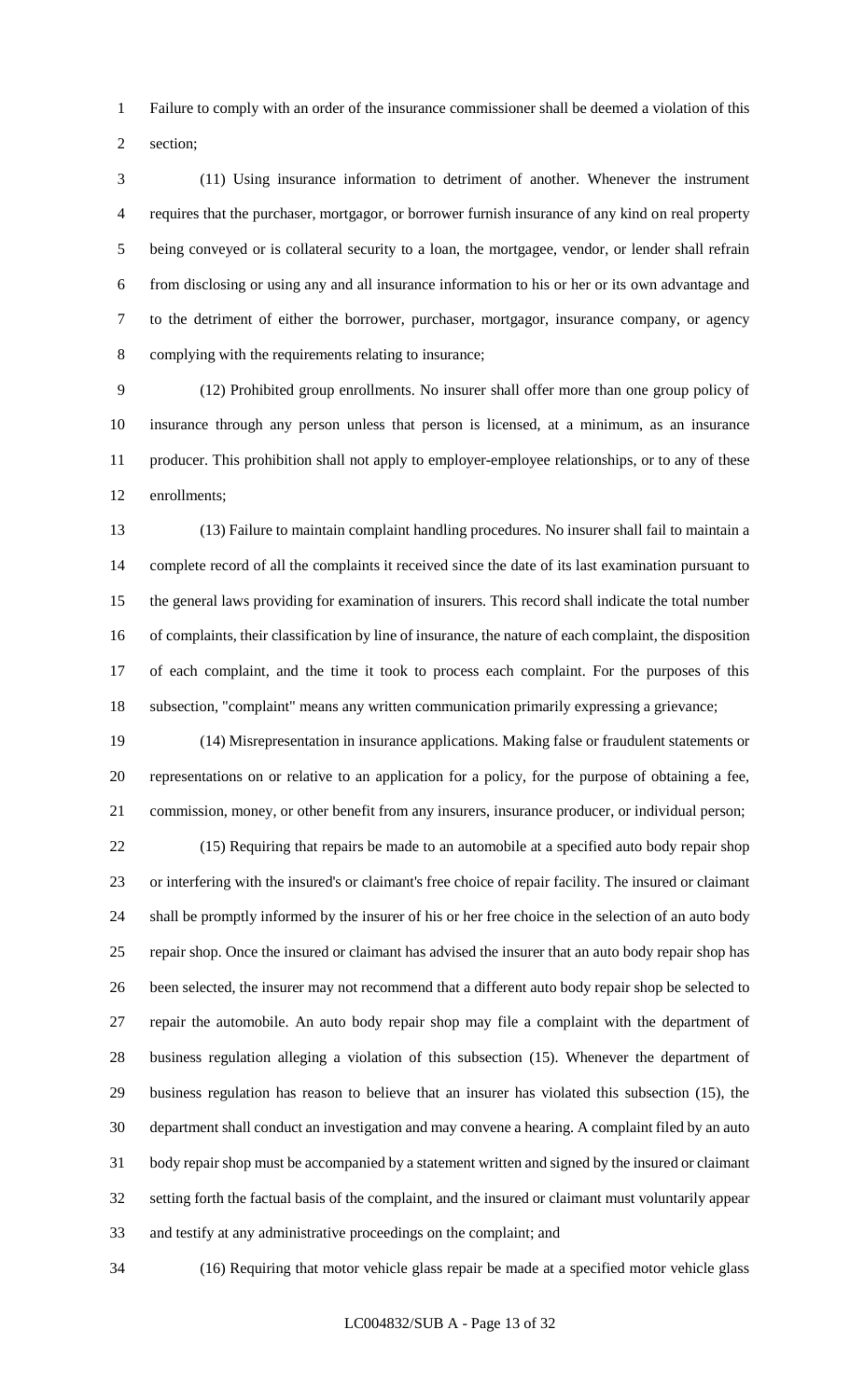repair shop or interfering with the insured's or claimant's free choice of a licensed repair facility. The insured or claimant shall be promptly informed by the insurer of his or her free choice in the selection of a licensed motor vehicle glass repair shop. The insurer shall not require a person to use or employ unfair or deceptive acts or practices, threaten, coerce, or intimidate to induce a person to use or select a particular licensed motor vehicle glass repair shop to provide motor vehicle glass repair services. An insurer shall not knowingly contract with, refer motor vehicle glass repair services to, or otherwise negotiate with an unlicensed motor vehicle glass repair shop, as defined in chapter 38.5 of title 5. Once the insured or claimant has advised the insurer that a motor vehicle glass repair shop has been selected, the insurer may not recommend that a different motor vehicle glass repair shop be selected to repair the motor vehicle glass, and an insurer shall not assign or dispatch the repair work or forward a related policy or policyholder's contact or repair scheduling information to a different licensed motor vehicle glass repair shop without the knowledge and consent of the insured. An insured may at any point in time elect to change the insured's choice of licensed motor vehicle glass repair shop. However, an insurer authorized to conduct business in the state may provide directly, or through other means, including electronic transmissions, specific, truthful, and non-deceptive information regarding the features and benefits available to the insured under the policy to assist the insured in selecting a licensed motor vehicle glass repair shop or scheduling a licensed motor vehicle glass repair shop to perform motor vehicle glass repair, or enter into any preferred provider agreements and/or participate in direct repair programs or direct repair networks with licensed motor vehicle glass repair shops. A motor vehicle glass repair shop may file a complaint with the department of business regulation alleging a violation of this subsection (16). Whenever the department of business regulation has reason to believe that an insurer has violated this subsection (16), the department shall conduct an investigation and may convene a hearing. A complaint filed by a motor vehicle glass repair shop must be accompanied by a statement written and signed by the insured or claimant setting forth the factual basis of the complaint, and the insured or claimant must voluntarily appear and testify at any administrative proceedings on the complaint.

 SECTION 5. Section 27-34.2-6 of the General Laws in Chapter 27-34.2 entitled "Long Term Care Insurance" is hereby amended to read as follows:

#### **27-34.2-6. Disclosure and performance standards for long-term care insurance.**

(a) The director may adopt regulations that establish:

 (1) Standards for full and fair disclosure setting forth the manner, content, and required disclosures for the sale of long term care insurance policies, terms of renewability, initial and subsequent conditions of eligibility, nonduplication of coverage provisions, coverage of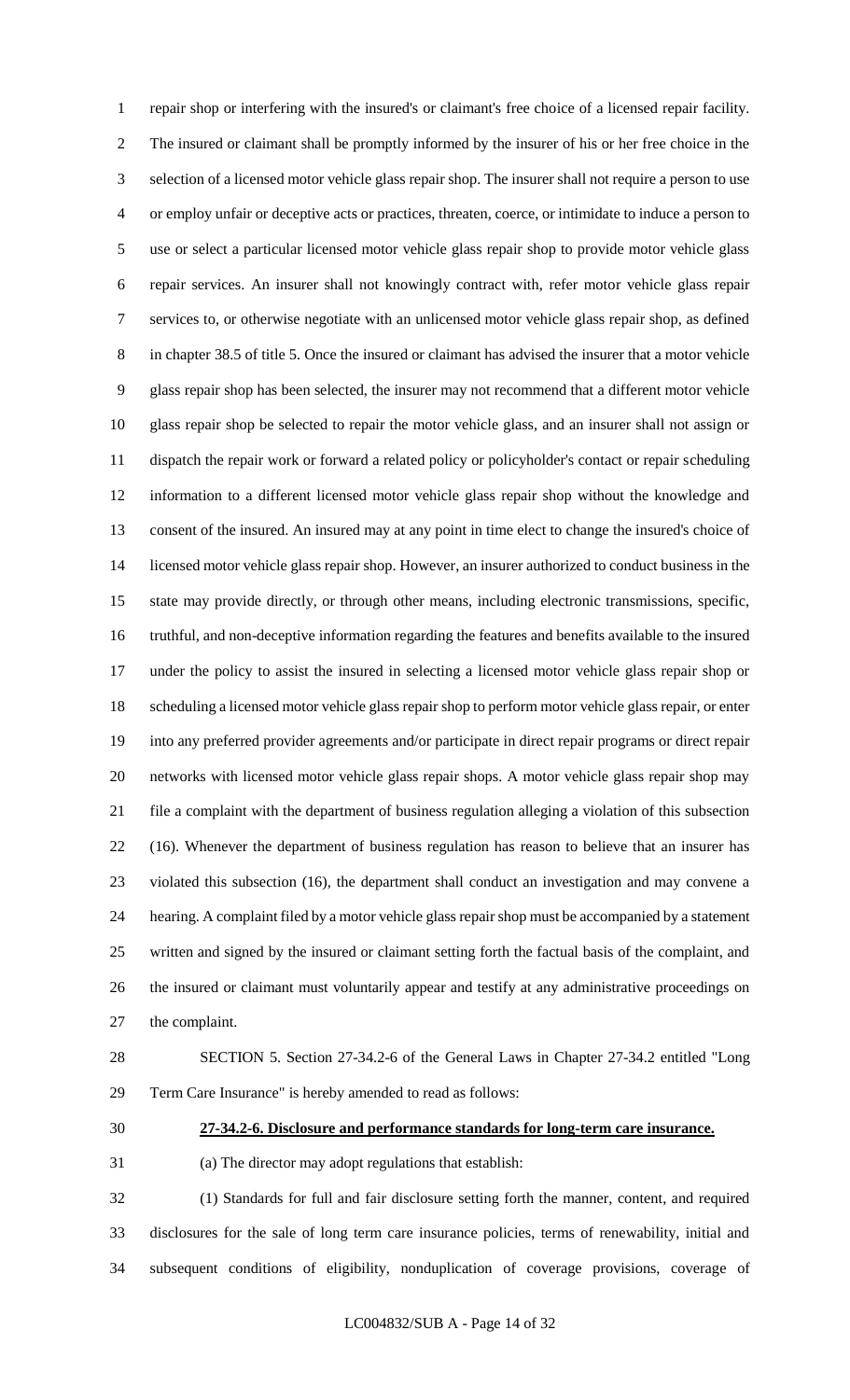dependents, preexisting conditions, termination of insurance, continuation or conversion, probationary periods, limitations, exceptions, reductions, elimination periods, requirements for replacement, recurrent conditions, and definitions of terms; and

 (2) Reasonable rules and regulations that are necessary, proper, or advisable to the administration of this chapter including the procedure for the filing or submission of policies subject to this chapter. This provision may not abridge any other authority granted the director by law.

(b) No long term care insurance policy may:

 (1) Be cancelled, nonrenewed, or terminated on the grounds of the age or the deterioration of the mental or physical health of the insured individual or certificate holder; or

 (2) Contain a provision establishing a new waiting period in the event existing coverage is converted to or replaced by a new or other form within the same company, except with respect to an increase in benefits voluntarily selected by the insured individual or group policyholder; or

 (3) Provide coverage for skilled nursing care only or provide more coverage for skilled care in a facility than coverage for lower levels of care.

(c) A long term care policy must provide:

 (1) Home health care benefits that are at least fifty percent (50%) of those provided for care in a nursing facility. The evaluation of the amount of coverage shall be based on aggregate days of 19 care covered for home health care when compared to days of care covered for nursing home care; and

 (2) Home health care benefits which meet the National Association of Insurance Commissioners' minimum standards for home health care benefits in long term care insurance policies.

 (d)(1) No long term care insurance policy or certificate other than a policy or certificate issued to a group as defined in § 27-34.2-4(4)(i) shall use a definition of "preexisting condition" which is more restrictive than the following: "preexisting condition" means a condition for which medical advice or treatment was recommended by, or received from a provider of health care services, within six (6) months preceding the effective date of coverage of an insured person;

 (2) No long term care insurance policy or certificate other than a policy or certificate issued to a group as defined in § 27-34.2-4(4)(i) may exclude coverage for a loss or confinement which is the result of a preexisting condition, unless the loss or confinement begins within six (6) months following the effective date of coverage of an insured person;

 (3) The director may extend the limitation periods set forth in subdivisions § 27-34.2-6(d) 34 (1) and  $(d)(2)$  of this subsection as to specific age group categories in specific policy forms upon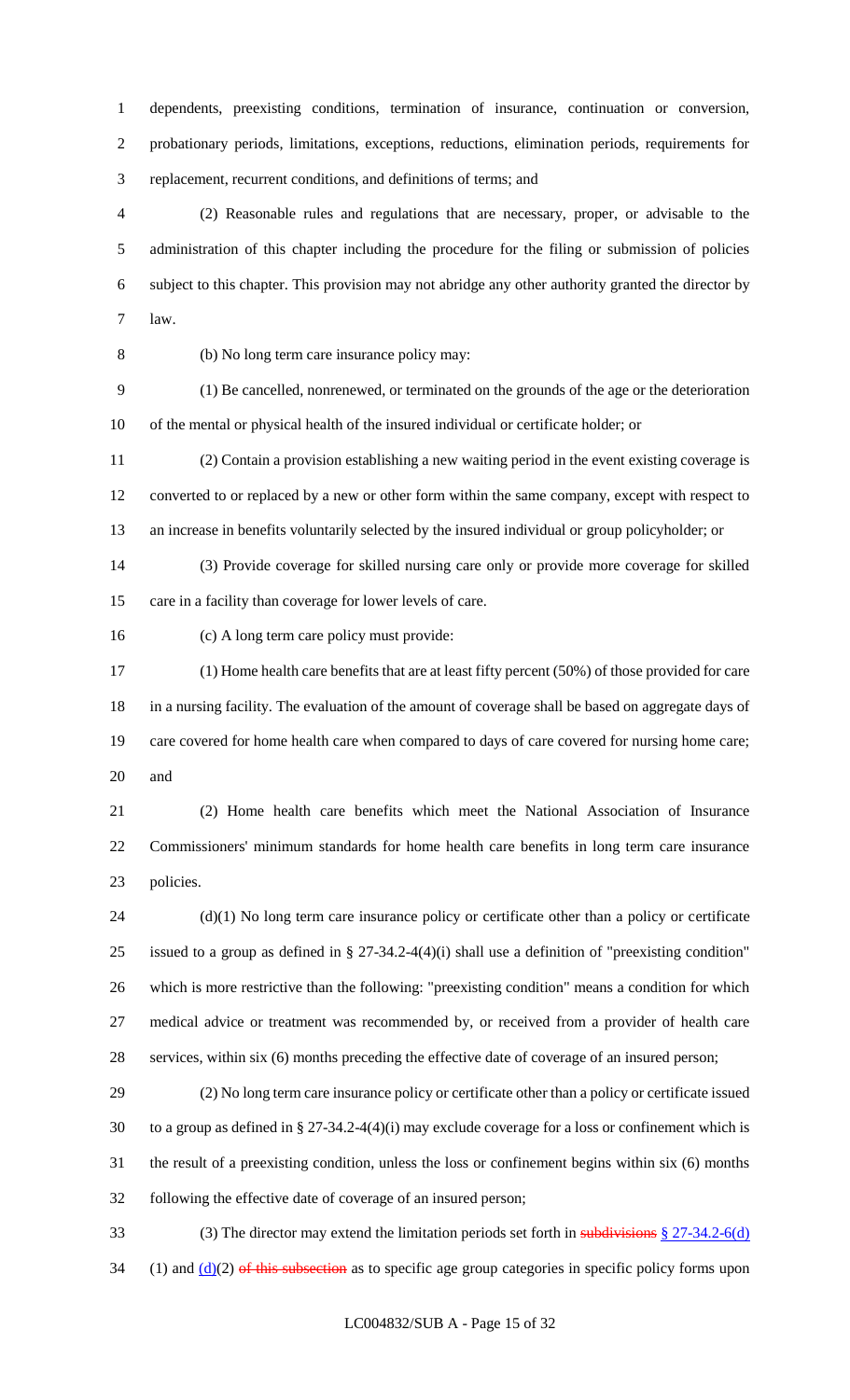findings that the extension is in the best interest of the public;

 (4) The definition of "preexisting condition" does not prohibit an insurer from using an application form designed to elicit the complete health history of an applicant, and, on the basis of the answers on that application, from underwriting in accordance with that insurer's established underwriting standards. Unless otherwise provided in the policy or certificate, a preexisting condition, regardless of whether it is disclosed on the application, need not be covered until the 7 waiting period described in subdivision  $\S 27-34.2-6(d)(2)$  of this subsection expires. No long term care insurance policy or certificate may exclude or use waivers or riders of any kind to exclude, limit or reduce coverage or benefits for specifically named or described preexisting diseases or 10 physical conditions beyond the waiting period described in subdivision  $\S 27-34.2-6(d)(2)$  of this 11 subsection, unless the waiver or rider has been specifically approved by the director as set forth in § 27-34.2-8. This shall not permit exclusion or limitation of benefits on the basis of Alzheimer's disease, other dementias, or organic brain disorders. (e)(1) No long term care insurance policy may be delivered or issued for delivery in this state if the policy: (i) Conditions eligibility for any benefits on a prior hospitalization or institutionalization requirement; or (ii) Conditions eligibility for benefits provided in an institutional care setting on the receipt of a higher level of institutional care. (iii) Conditions eligibility for any benefits other than waiver of premium, post- confinement, post-acute care or recuperative benefits on a prior institutionalization requirement. 22 (2)(i) A long-term care insurance policy containing post-confinement, post-acute care or recuperative benefits shall clearly label in a separate paragraph of the policy or certificate entitled 24 "Limitations or Conditions on Eligibility for Benefits" such limitations or conditions, including any required number of days of confinement or rider shall not condition eligibility for non-institutional benefits on the prior or continuing receipt of skilled care services. 27 (ii) A long-term care insurance policy or rider that conditions eligibility of noninstitutional 28 benefits on the prior receipt of institutional care shall not require a prior institutional stay of more 29 than thirty (30) days. (3) No long-term insurance policy or rider that provides benefits only following

 institutionalization shall condition such benefits upon admission to a facility for the same or related conditions within a period of less than thirty (30) days after discharge from the institution.

 (f) The commissioner may adopt regulations establishing loss ratio standards for long term care insurance policies provided that a specific reference to long term care insurance policies is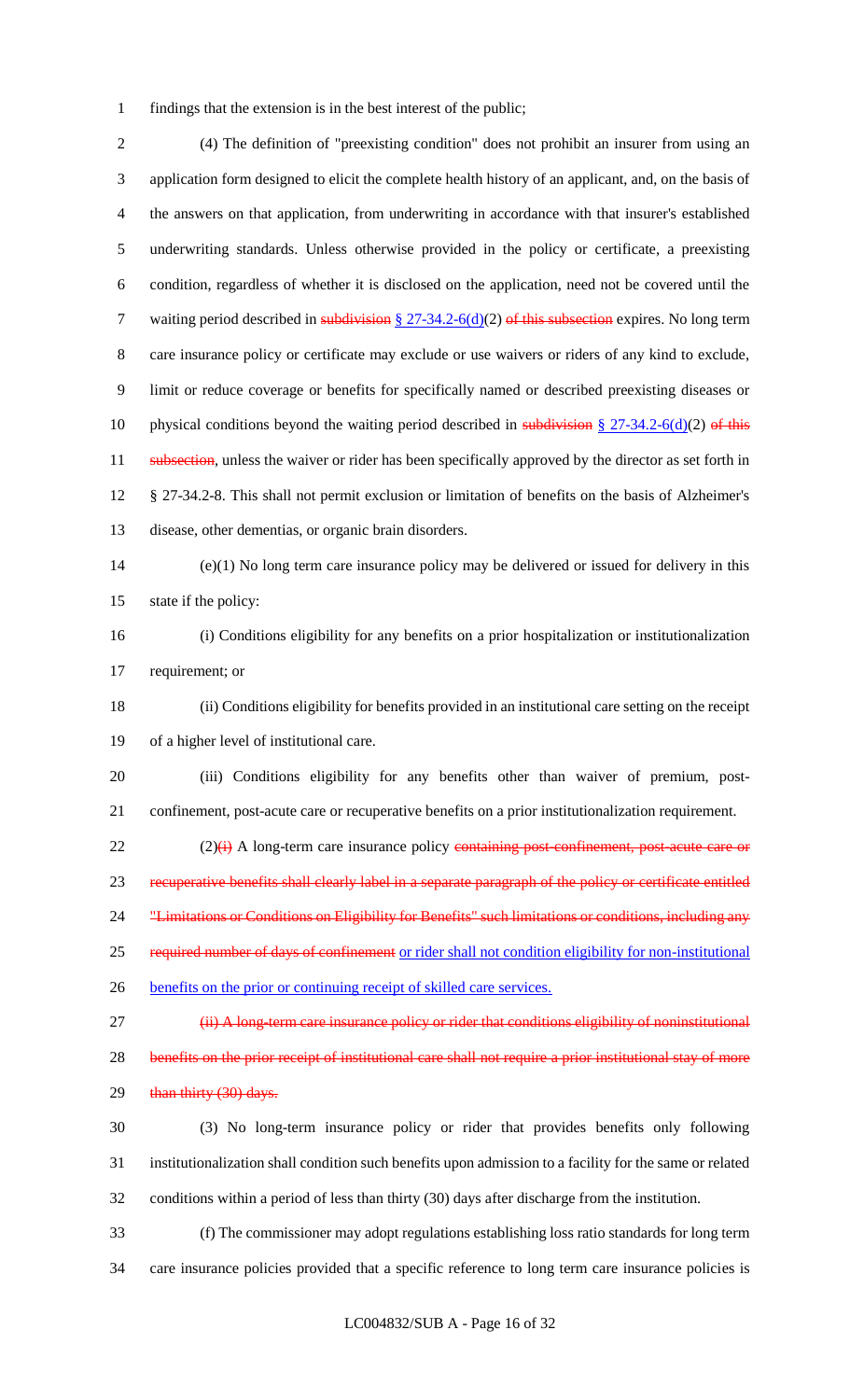1 contained in the regulation.

 $\frac{1}{2}$  (g) Right to return -- Free look. Long term care insurance applicants shall have the right to 3 return the policy or certificate within thirty (30) days of its delivery and to have the premium 4 refunded if, after examination of the policy or certificate, the applicant is not satisfied for any 5 reason. Long term care insurance policies and certificates shall have a notice prominently printed 6 on the first page or attached to the policy or certificate stating in substance that the applicant shall 7 have the right to return the policy or certificate within thirty (30) days of its delivery and to have 8 the premium refunded if, after examination of the policy or certificate other than a certificate issued 9 pursuant to a policy issued to a group defined in § 27-34.2-4(4)(i), the applicant is not satisfied for 10 any reason. This subsection shall also apply to denials of applications and any refund must be made 11 within thirty (30) days of the return or denial. 12 (g)(1) Long-term care insurance applicants shall have the right to return the policy, 13 certificate or rider to the company or an agent/insurance producer of the company within thirty (30) 14 days of its receipt and to have the premium refunded if, after examination of the policy, certificate 15 or rider, the applicant is not satisfied for any reason. 16 (2) Long-term care insurance policies, certificates and riders shall have a notice

17 prominently printed on the first page or attached thereto including specific instructions to 18 accomplish a return. This requirement shall not apply to certificates issued pursuant to a policy

- 19 issued to a group defined in § 27-34.2-4. The following free look statement or language
- 20 substantially similar shall be included:

21 "You have thirty (30) days from the day you receive this policy, certificate or rider to 22 review it and return it to the company if you decide not to keep it. You do not have to tell the 23 company why you are returning it. If you decide not to keep it, simply return it to the company at 24 its administration office. Or you may return it to the agent/insurance producer that you bought it

25 from. You must return it within thirty (30) days of the day you first received it. The company will

26 refund the full amount of any premium paid within thirty (30) days after it receives the returned

- 27 policy, certificate or rider. The premium refund will be sent directly to the person who paid it. The
- 28 returned policy, certificate or rider will be void as if it had never been issued."

29 (h)(1) An outline of coverage shall be delivered to a prospective applicant for long term 30 care insurance at the time of initial solicitation through means which prominently direct the 31 attention of the recipient to the document and its purpose;

32 (2) The commissioner shall prescribe a standard format, including style, arrangement, and 33 overall appearance, and the content of an outline of coverage;

34 (3) In the case of insurance producer solicitations, an insurance producer must deliver the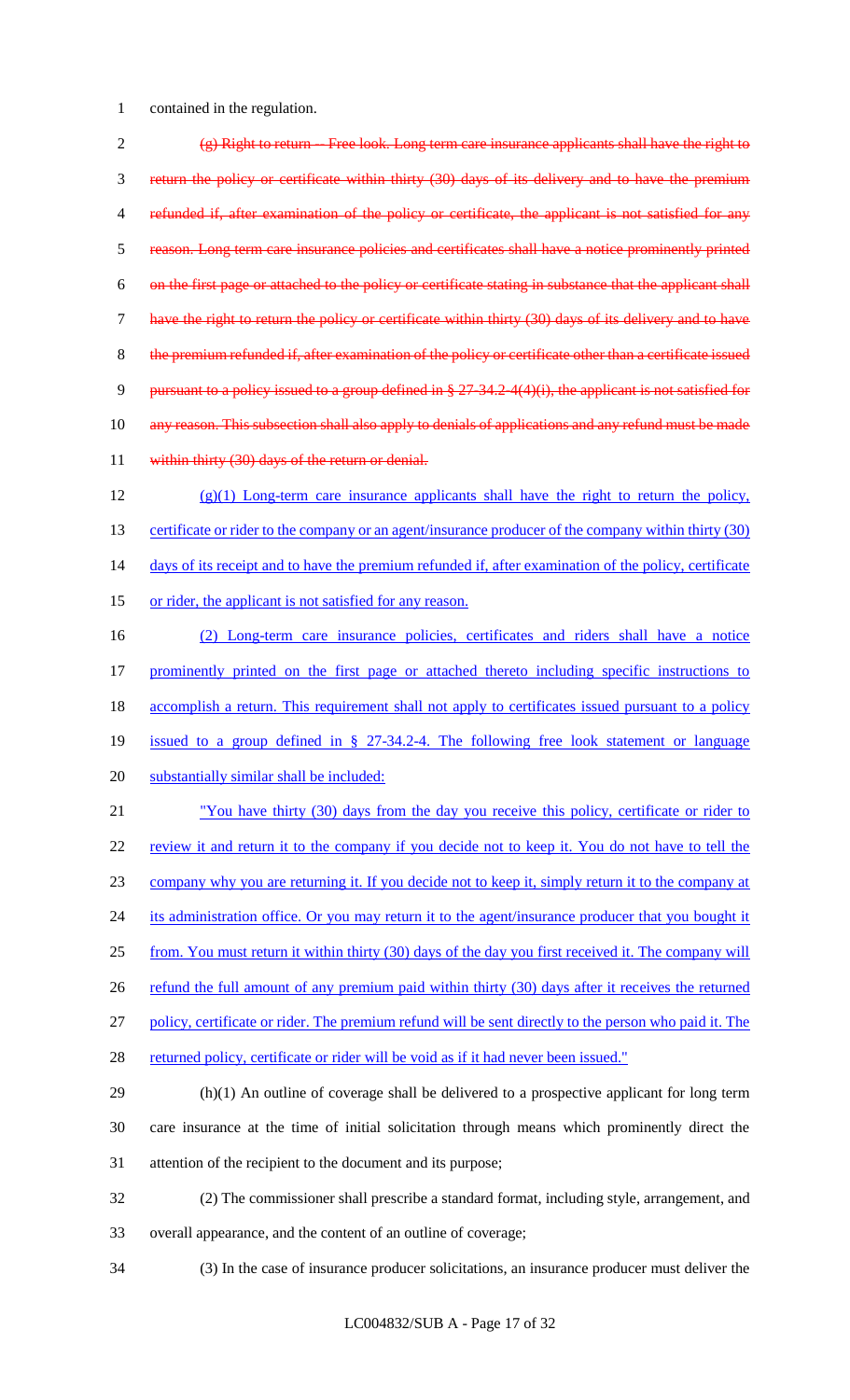outline of coverage prior to the presentation of an application or enrollment form;

(4) In the case of direct response solicitations, the outline of coverage must be presented in

conjunction with any application or enrollment form;

4 (5) In the case of a policy issued to a group defined in subdivision  $\S 27-34.2-4(4)(i)$  of this 5 act chapter, an outline of coverage shall not be required to be delivered, provided that the 6 information described in subdivision  $\S\S 27-34.2-6(6)(i)$  -- subdivision through 27-34.2-6(6)(vi) is contained in other materials relating to enrollment. Upon request, these other materials shall be made available to the commissioner.

(6) The outline of coverage shall include:

(i) A description of the principal benefits and coverage provided in the policy;

11 (ii) A description of the eligibility triggers for benefits and how those triggers are met;

 $\frac{12}{12}$  (ii)(iii) A statement of the principal exclusions, reductions, and limitations contained in the policy;

 (iii)(iv) A statement of the terms under which the policy or certificate, or both, may be continued in force or discontinued, including any reservation in the policy of a right to change 16 premiums. Continuation or conversion provisions of group coverage shall be specifically described;  $(iv)(v)$  A statement that the outline of coverage is only a summary, not a contract of

insurance, and that the policy or group master policy contains governing contractual provisions;

- 19  $(v)(vi)$  A description of the terms under which the policy or certificate may be returned and 20 the premium refunded; and
- 21  $(vi)(vii)$  A brief description of the relationship of cost of care and benefits.; and .

 ( $\overrightarrow{vii}$ )( $\overrightarrow{viii}$ ) A statement that discloses to the policyholder or certificate holder whether the policy is intended to be a federally tax-qualified long-term care insurance contract under § 7702B(b) of the Internal Revenue Code of 1986, as amended, et seq.

- (i) A certificate issued pursuant to a group long term care insurance policy which policy is delivered or issued for delivery in this state shall include:
- (1) A description of the principal benefits and coverage provided in the policy;
- (2) A statement of the principal exclusions, reductions, and limitations contained in the policy; and
- (3) A statement that the group master policy determines governing contractual provisions.
- (4)(j) If an application for a long-term care insurance contract or certificate is approved, the issuer shall deliver the contract or certificate of insurance to the applicant no later than thirty
- (30) days after the date of approval.
- $\frac{1}{2}$  (i)(k) At the time of policy delivery, a policy summary shall be delivered for an individual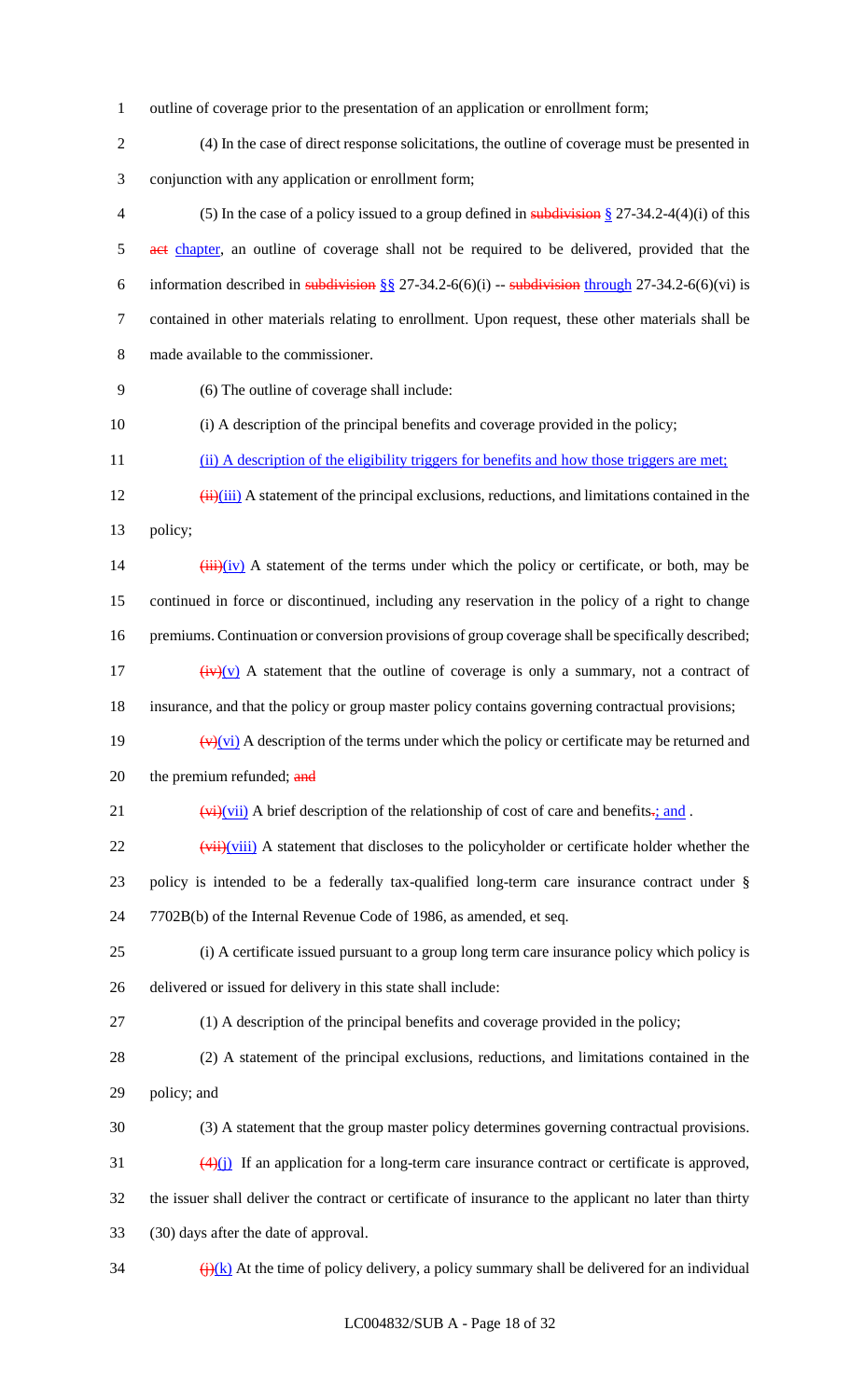1 life insurance or annuity policy which provides long term care benefits within the policy or by rider. 2 In the case of direct response solicitations, the insurer shall deliver the policy summary upon the 3 applicant's request, but regardless of request shall make the delivery no later than at the time of 4 policy delivery. In addition to complying with all applicable requirements, the summary shall also 5 include:

- 6 (1) An explanation of how the long term care benefit interacts with other components of 7 the policy, including deductions from death benefits;
- 

8 (2) An illustration of the amount of benefits, the length of benefits, and the guaranteed 9 lifetime benefits, including a statement that any long-term care inflation projection option required 10 by § 27-34.2-13, is not available under the policy for each covered person;

11 (3) Any exclusions, reductions, and limitations on benefits of long term care **benefits**; and 12 (4) A statement that any long-term care inflation protection option required by 230-RICR-13 20-35-1 is not available under this policy. If inflation protection was not required to be offered, or 14 if inflation protection was required to be offered but was rejected, a statement that inflation 15 protection is not available under this policy that proves long-term care benefits, and an explanation 16 of other options available under the policy, if any, to increase the funds available to pay for the 17 long-term care benefits.

18  $\left(\frac{4}{5}\right)$  If applicable to the policy type, the summary shall also include:

19 (i) A disclosure of the effects of exercising other rights under the policy;

20 (ii) A disclosure of guarantees related to long term care costs of insurance charges  $\underline{A}$ 

21 disclosure of guarantees, fees or other costs related to long-term care costs of insurance charges in

22 the base policy and any riders; and

23 (iii) Current and projected *periodic* and maximum lifetime benefits.

 $\frac{(5)(6)}{24}$  The provisions of the policy summary listed above may be incorporated into a basic 25 illustration or into the life insurance policy summary which is required to be delivered in 26 accordance with chapter 4 of this title and the rules and regulations promulgated under § 27-4-23.

 $\frac{dF}{dx}$  (k)(1) Any time a long term benefit, funded through a life insurance vehicle by the 28 acceleration of the death benefit, is in benefit payment status, a monthly report shall be provided to

- 29 the policyholder. The report shall include:
- 30 (1) Any long term care benefits paid out during the month;
- 31 (2) Any costs or changes that apply or will apply to the policy or any riders;
- $\frac{(2)(3)}{2}$  An explanation of any changes in the policy, e.g. death benefits or cash values, due
- 33 to long term care benefits being paid out; and
- $\frac{(3)(4)}{2}$  The amount of long term care benefits existing or remaining.

LC004832/SUB A - Page 19 of 32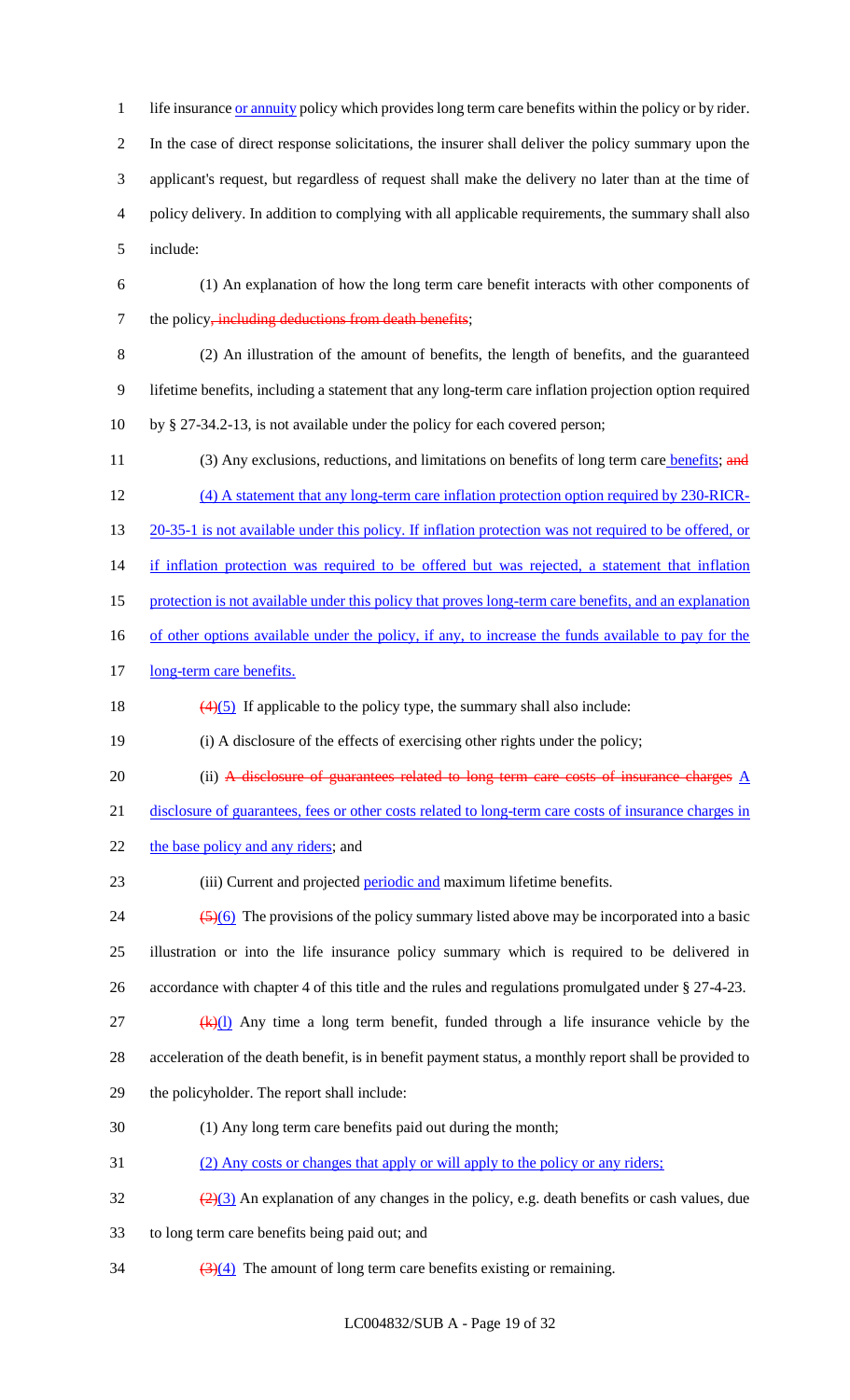- $\frac{d^{(m)}}{dx^{(m)}}$  Any policy or rider advertised, marketed, or offered as long term care or nursing
- home insurance shall comply with the provisions of this chapter.
- $\frac{1}{2}$  (m)(n) If a claim under a long-term care insurance contract is denied, the issuer shall, within sixty (60) days of the date of a written request by the policyholder or certificate holder, or a
- representative thereof:
- (1) Provide a written explanation of the reasons for the denial; and
- (2) Make available all information directly related to the denial.
- (o) Any policy, certificate or rider advertised, marketed or offered as long-term care or
- nursing home insurance, as defined in § 27-34.2-4, shall comply with the provisions of this chapter.
- SECTION 6. Section 27-65-1 of the General Laws in Chapter 27-65 entitled "Commercial
- Special Risks" is hereby amended to read as follows:
- 

## **27-65-1. Commercial special risks.**

 (a) Commercial special risks. Notwithstanding any other provisions of this title to the contrary and except as limited in subsection (b) of this section, insurers shall not be required to file with, nor to receive approval from, the insurance division of the department of business regulation for policy forms or rates used in the insurance of commercial special risks located in this state.

- Commercial special risks are defined as:
- (1) Risks written as commercial lines insurance, defined as insurance issued for purposes other than for personal, family or household and that are written on an excess or umbrella basis;
- (2) Those risks, or portions of them, written as commercial lines insurance, defined as insurance issued for purposes other than for personal, family or household and that are not rated according to manuals, rating plans, or schedules including "A" rates;
- (3) Risks written as commercial lines insurance that employ or retain the services of a "risk
- manager" and that also meet any one of the following criteria:
- (i) Net worth over ten million dollars (\$10,000,000);
- 26 (ii) Net revenue/sales of over five million dollars (\$5,000,000);
- (iii) More than twenty-five (25) employees per individual company or fifty (50) employees
- per holding company in the aggregate;
- (iv) Aggregates premiums of over thirty thousand dollars (\$30,000), excluding group life,
- group health, workers' compensation and professional liability (including, but not limited to, errors
- and omissions and directors and officers liability);
- (v) Is a not for profit or public entity with an annual budget or assets of at least twenty-five
- million dollars (\$25,000,000); or
- (vi) Is a municipality with a population of over twenty thousand (20,000);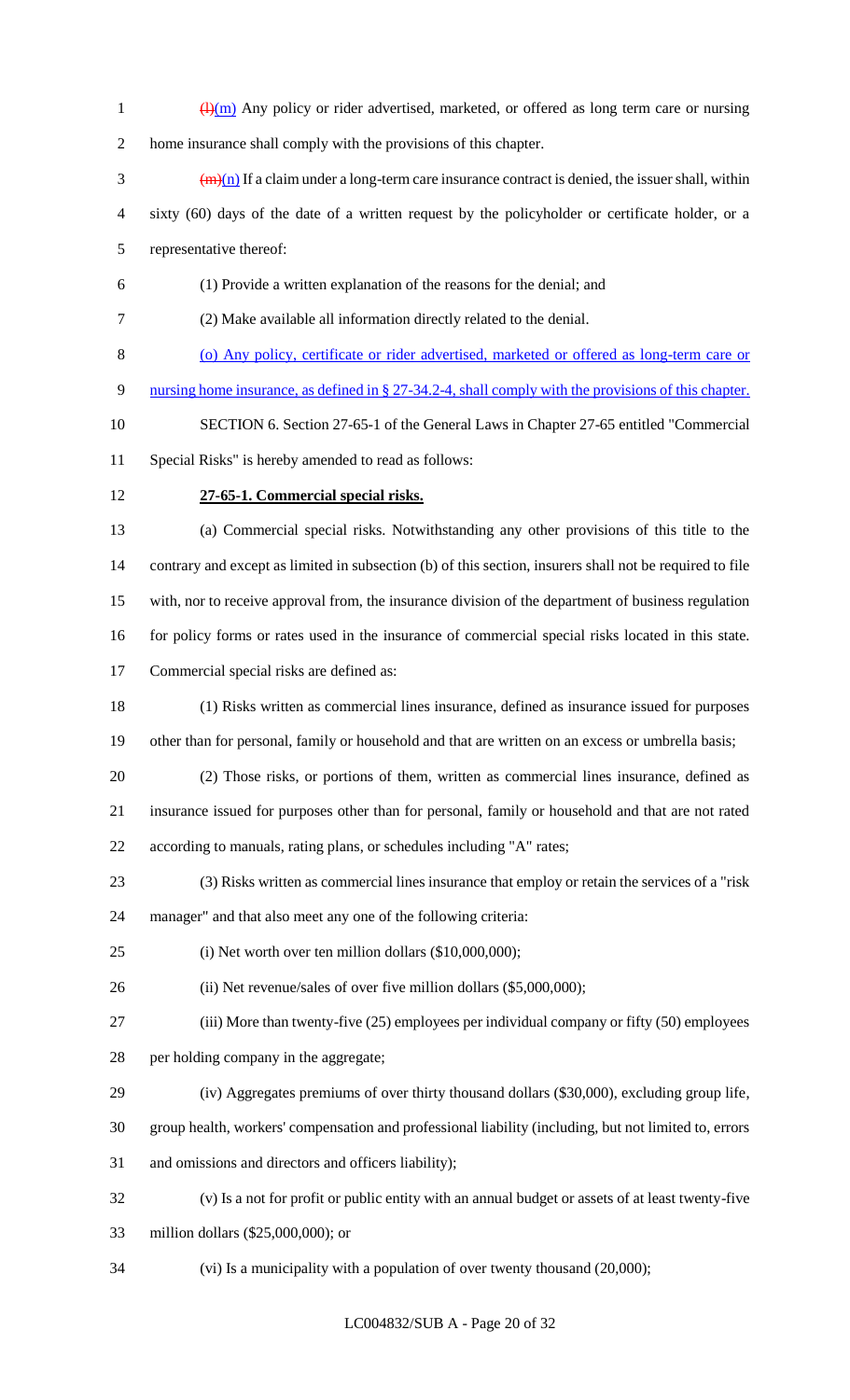(4) Specifically designated commercial special risks including: (i) All risks classified as highly protected risks. "Highly protected risk" means a fire resistive building that meets the highest standards of fire safety according to insurance company underwriting requirements; (ii) All commercial insurance aviation risks; (iii) All credit property insurance risks that are defined as "insurance of personal property of a commercial debtor against loss, with the creditor as sole beneficiary" or "insurance of personal property of a commercial debtor, with the creditor as primary beneficiary and the debtor as beneficiary of proceeds not paid to the creditor." For the purposes of this definition, "personal property" means furniture, fixtures, furnishings, appliances, and equipment designed for use in a business trade or profession and not used by a debtor for personal or household use; (iv) All boiler and machinery and equipment breakdown risks; (v) All inland marine risks written as commercial lines insurance defined as insurance issued for purposes other than for personal, family, or household; (vi) All fidelity and surety risks; (vii) All crime and burglary and theft risks; and 17 (viii) All directors and officers, fiduciary liability, employment practices liability, kidnap 18 and ransom and management liability risks. (b) Notwithstanding subsection (a) of this section, the following lines of business shall remain subject to all filing and approval requirements contained in this title even if written for risks which qualify as commercial special risks: 22 (1) Life insurance; 23 (2) Annuities; 24 (3) Accident and health insurance; (4) Automobile insurance that is mandated by statute; (5) Workers' compensation and employers' liability insurance; and (6) Issuance through residual market mechanisms. (c) Any insurer that provides coverage to a commercial special risk shall disclose to the insured that forms used and rates charges are exempt from filing and approval requirements by this subsection. Records of all such disclosures shall be maintained by the insurer. (d) Brokers for exempt commercial policyholders as defined in subdivision (a)(3) of this section shall be exempt from the due diligence requirements of § 27-3-38(b). (e) Notwithstanding any other provisions of this title, the requirements of § 27-5-2 shall not apply to any policy insuring one or more commercial special risks located in this state.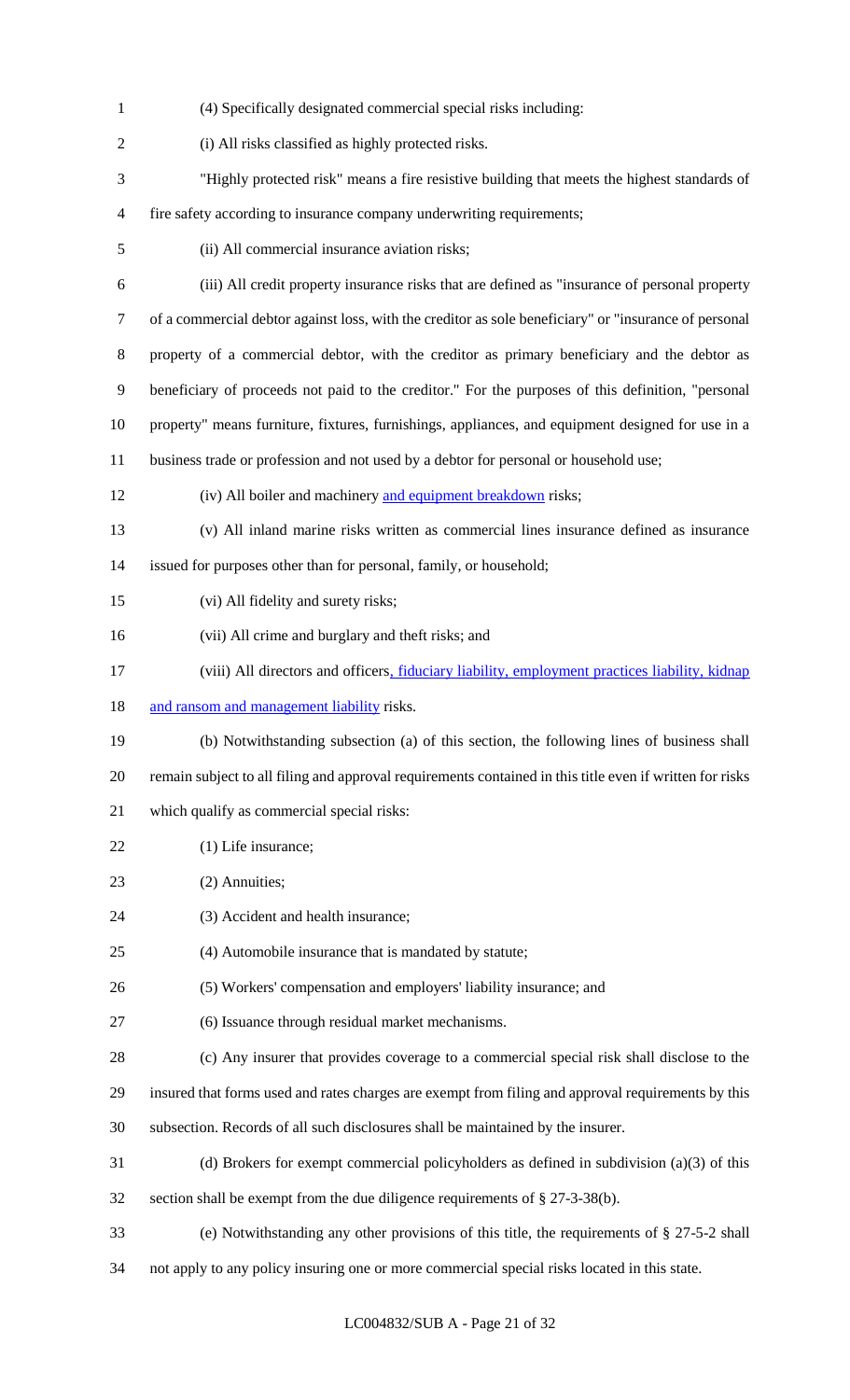| $\mathbf{1}$   | SECTION 7. Title 27 of the General Laws entitled "INSURANCE" is hereby amended by                    |
|----------------|------------------------------------------------------------------------------------------------------|
| $\overline{2}$ | adding thereto the following chapter:                                                                |
| 3              | <b>CHAPTER 6.1</b>                                                                                   |
| $\overline{4}$ | LENDER PLACED INSURANCE                                                                              |
| 5              | 27-6.1-1. Purpose.                                                                                   |
| 6              | The purpose of this chapter is to:                                                                   |
| $\overline{7}$ | (1) Promote the public welfare by regulating lender-placed insurance on real property.               |
| 8              | (2) Create a legal framework within which lender-placed insurance on real property may               |
| 9              | be written in this state.                                                                            |
| 10             | (3) Help maintain the separation between lenders/servicers and insurers/insurance                    |
| 11             | producers.                                                                                           |
| 12             | (4) Minimize the possibilities of unfair competitive practices in the sale, placement,               |
| 13             | solicitation and negotiation of lender-placed insurance.                                             |
| 14             | 27-6.1-2 Scope.                                                                                      |
| 15             | (a) This chapter applies to insurers and insurance producers engaged in any transaction              |
| 16             | involving lender-placed insurance as defined in this chapter.                                        |
| 17             | (b) All lender-placed insurance written in connection with mortgaged real property,                  |
| 18             | including manufactured and mobile homes, is subject to the provisions of this chapter, except:       |
| 19             | (1) Transactions involving extensions of credit primarily for business, commercial or                |
| 20             | agricultural purposes.                                                                               |
| 21             | (2) Insurance offered by the lender or servicer and elected by the mortgagor at the                  |
| 22             | mortgagor's option.                                                                                  |
| 23             | (3) Insurance purchased by a lender or servicer on real estate owned property.                       |
| 24             | (4) Insurance for which no specific charge is made to the mortgagor or the mortgagor's               |
| 25             | account.                                                                                             |
| 26             | 27-6.1-3. Definitions.                                                                               |
| 27             | As used in this chapter:                                                                             |
| 28             | (1) "Affiliate" means a person that directly, or indirectly through one or more                      |
| 29             | intermediaries, controls or is controlled by, or is under common control with, the person specified. |
| 30             | $(2)$ "Commissioner" shall have the meaning established in § 42-14-5.                                |
| 31             | (3) "Individual lender-placed insurance" means coverage for individual real property                 |
| 32             | evidenced by a certificate of coverage under a master lender-placed insurance policy or a lender-    |
| 33             | placed insurance policy for individual real property.                                                |
| 34             | (4) "Insurance producer" means a person or entity (or its affiliates) required to be licensed        |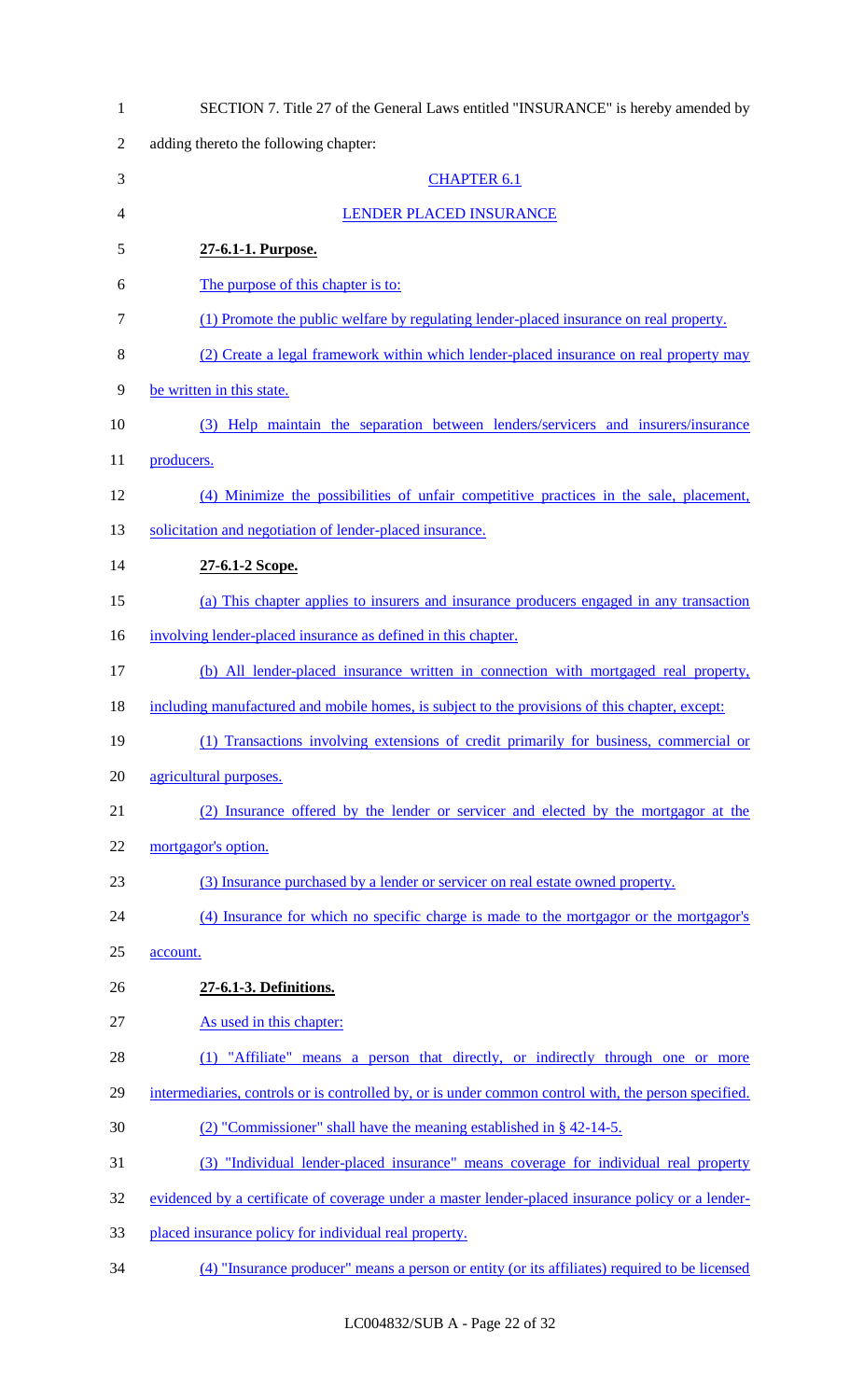under the laws of this state to sell, solicit or negotiate insurance. (5) "Insurer" means an insurance company, association or exchange authorized to issue lender-placed insurance in this state (or its affiliates). (6) "Investor" means a person or entity (and its affiliates) holding a beneficial interest in loans secured by real property. (7) "Lapse" means the moment in time in which a mortgagor has failed to secure or 7 maintain valid and/or sufficient insurance upon mortgaged real property as required by a mortgage agreement. (8) "Lender" means a person or entity (and its affiliates) making loans secured by an 10 interest in real property. (9) "Lender-placed insurance" means insurance obtained by a lender or servicer when a mortgagor does not maintain valid and/or sufficient insurance upon mortgaged real property as 13 required by the terms of the mortgage agreement. It may be purchased unilaterally by the lender or 14 servicer, who is the named insured, subsequent to the date of the credit transaction, providing coverage against loss, expense or damage to collateralized property as a result of fire, theft, collision 16 or other risks of loss that would either impair a lender, servicer or investor's interest or adversely 17 affect the value of collateral covered by limited dual interest insurance. It is purchased according 18 to the terms of the mortgage agreement as a result of the mortgagor's failure to provide evidence of 19 required insurance. (10) "Loss ratio" means the ratio of incurred losses to earned premium. (11) "Master lender-placed insurance policy" means a group policy issued to a lender or servicer providing coverage for all loans in the lender or servicer's loan portfolio as needed. (12) "Mortgage agreement" means the written document that sets forth an obligation or a 24 liability of any kind secured by a lien on real property and due from, owing or incurred by a mortgagor to a lender on account of a mortgage loan, including the security agreement, deed of 26 trust and any other document of similar effect, and any other documents incorporated by reference. (13) "Mortgage loan" means a loan, advance, guarantee or other extension of credit from a 28 lender to a mortgagor. (14) "Mortgage transaction" means a transaction by the terms of which the repayment of money loaned or payment of real property sold is to be made at a future date or dates. (15) "Mortgagee" means the person who holds mortgaged real property as security for 32 repayment of a mortgage agreement. (16) "Mortgagor" means the person who is obligated on a mortgage loan pursuant to a mortgage agreement.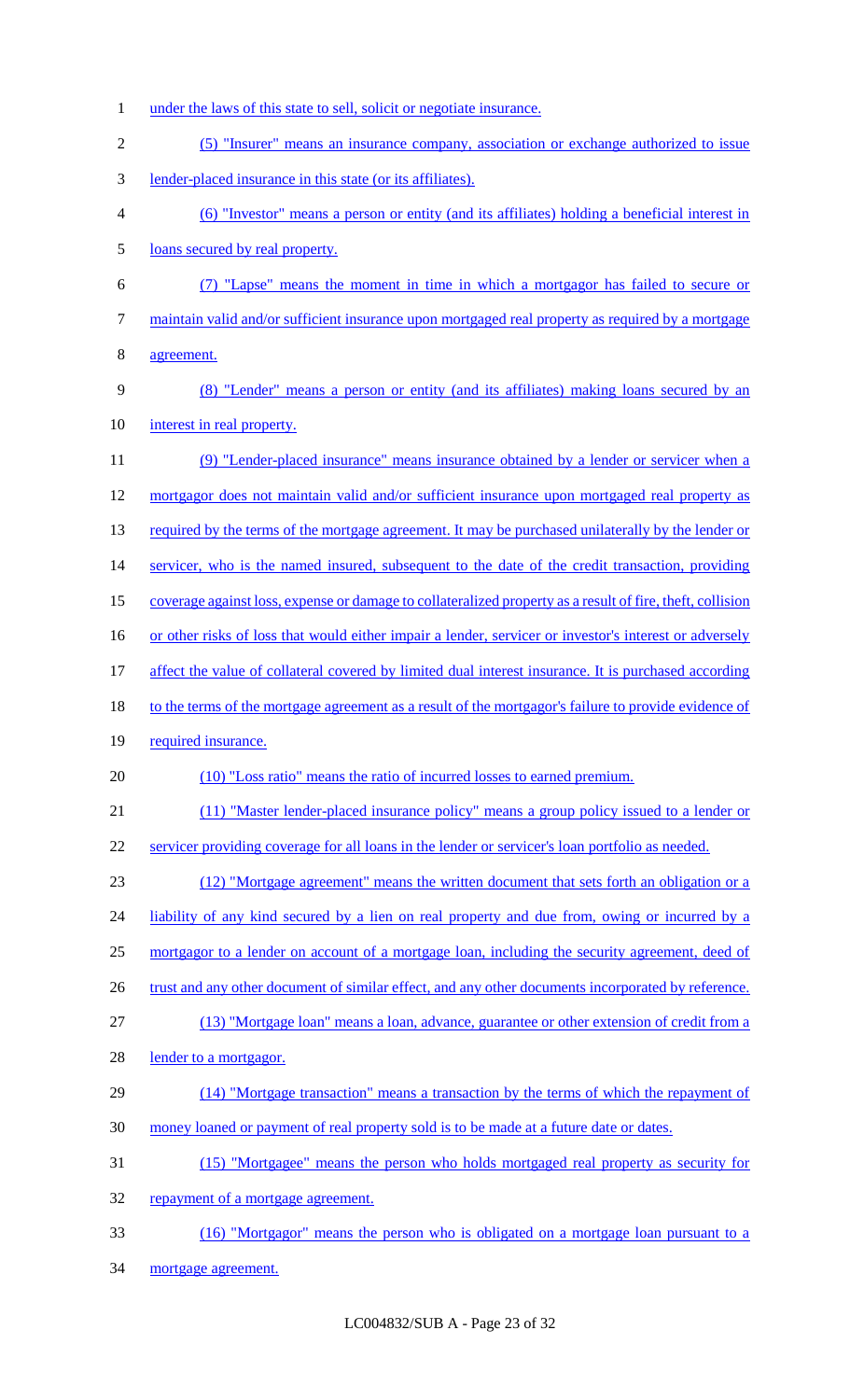(17) "Person" means an individual or entity. (18) "Real estate owned property" means property owned or held by a lender or servicer following foreclosure under the related mortgage agreement or the acceptance of a deed in lieu of foreclosure. (19) "Replacement cost value (RCV)" is the estimated cost to replace covered property at the time of loss or damage without deduction for depreciation. RCV is not market value, but it is instead the cost to replace covered property to its pre-loss condition. (20) "Servicer" means a person or entity (and its affiliates) contractually obligated to service one or more mortgage loans for a lender or investor. The term "servicer" includes entities involved in subservicing arrangements. **27-6.1-4. Term of Insurance Policy.** (a) Lender-placed insurance shall become effective no earlier than the date of lapse of 13 insurance upon mortgaged real property subject to the terms of a mortgage agreement and/or any 14 other state or federal law requiring the same. (b) Individual lender-placed insurance shall terminate on the earliest of the following dates: 16 (1) The date the insurance that is acceptable under the mortgage agreement becomes 17 effective, subject to the mortgagor providing sufficient evidence of such acceptable insurance. (2) The date the applicable real property no longer serves as collateral for a mortgage loan 19 pursuant to a mortgage agreement. (3) Such other date as specified by the individual policy or certificate of insurance. 21 (4) Such other date as specified by the lender or servicer. 22 (5) The termination date of the policy. (c) An insurance charge shall not be made to a mortgagor for lender-placed insurance for 24 a term longer than the scheduled term of the lender-placed insurance, nor may an insurance charge be made to the mortgagor for lender-placed insurance before the effective date of the lender-placed insurance. **27-6.1-5. Calculation of coverage and payment of premiums.** (a) Any lender-placed insurance coverage, and subsequent calculation of premium, should 29 be based upon the replacement cost value of the property as best determined as follows: (1) The dwelling coverage amount set forth in the most recent evidence of insurance coverage provided by the mortgagee ("last known coverage amount" or "LKCA"), if known to the lender or servicer. (2) The insurer shall inquire of the insured, at least once ,as to the LKCA; and if it is not 34 able to obtain the LKCA from the insured or in another manner, the insurer may proceed as set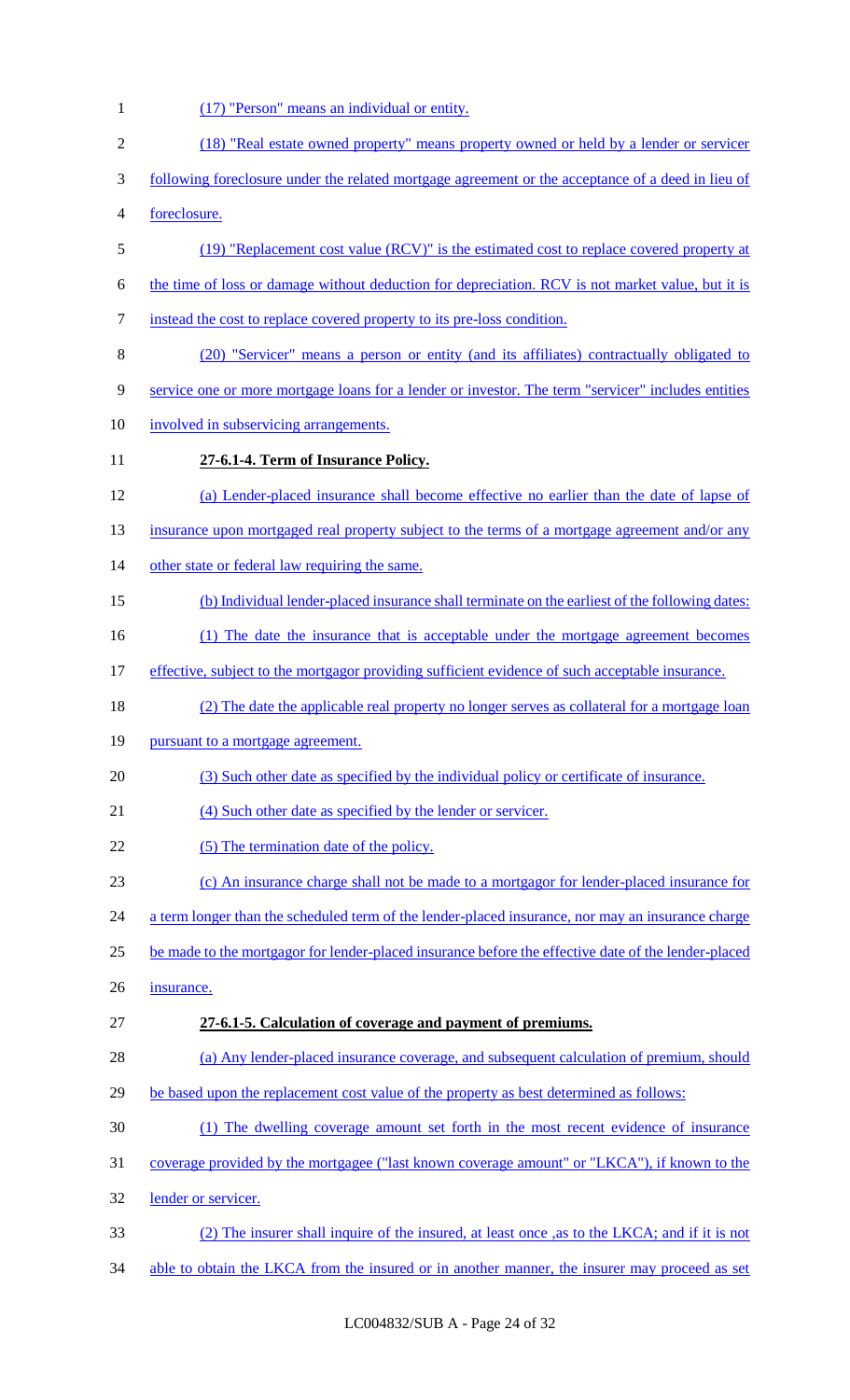- forth below. (3) If the LKCA is unknown, the replacement cost of the property serving as collateral as calculated by the insurer, unless the use of replacement cost for this purpose is prohibited by other state or federal law. (4) If the LKCA is unknown and the replacement cost is not available or its use is prohibited, the unpaid principal balance of the mortgage loan. (b) In the event of a covered loss, any replacement cost coverage provided by an insurer in excess of the unpaid principal balance of the mortgage loan shall be paid to the mortgagor. (c) An insurer shall not write lender-placed insurance for which the premium rate differs from that determined by the schedules of the insurer on file with the commissioner as of the 11 effective date of any such policy. **27-6.1-6. Prohibited Practices.** (a) An insurer or insurance producer shall not issue lender-placed insurance on mortgaged 14 property that the insurer or insurance producer or an affiliate of the insurer or insurance producer owns, performs the servicing for, or owns the servicing right to the mortgaged property. 16 (b) An insurer or insurance producer shall not compensate a lender, insurer, investor or servicer (including through the payment of commissions) on lender-placed property insurance 18 policies issued by the insurer. (c) An insurer or insurance producer shall not share lender-placed insurance premium or 20 risk with the lender, investor or servicer that obtained the lender-placed insurance. (d) An insurer or insurance producer shall not offer contingent commissions, profit sharing, or other payments dependent on profitability or loss ratios to any person affiliated with a servicer or the insurer in connection with lender-placed insurance. (e) An insurer shall not provide free or below-cost outsourced services to lenders, investors or servicers, and an insurer will not outsource its own functions to lenders, insurance producers, investors or servicers on an above-cost basis. (f) An insurer or insurance producer shall not make any payments, including, but not 28 limited to, the payment of expenses to a lender, insurer, investor or servicer for the purpose of securing lender-placed insurance business or related outsourced services. **27-6.1-7. Non-circumvention.** Nothing in this chapter shall be construed to allow an insurance producer or an insurer 32 solely underwriting lender-placed insurance to circumvent the requirements set forth within this
- chapter. Any such part of any requirements, limitations or exclusions provided herein apply in any
- part to any insurer or insurance producer involved in lender-placed insurance.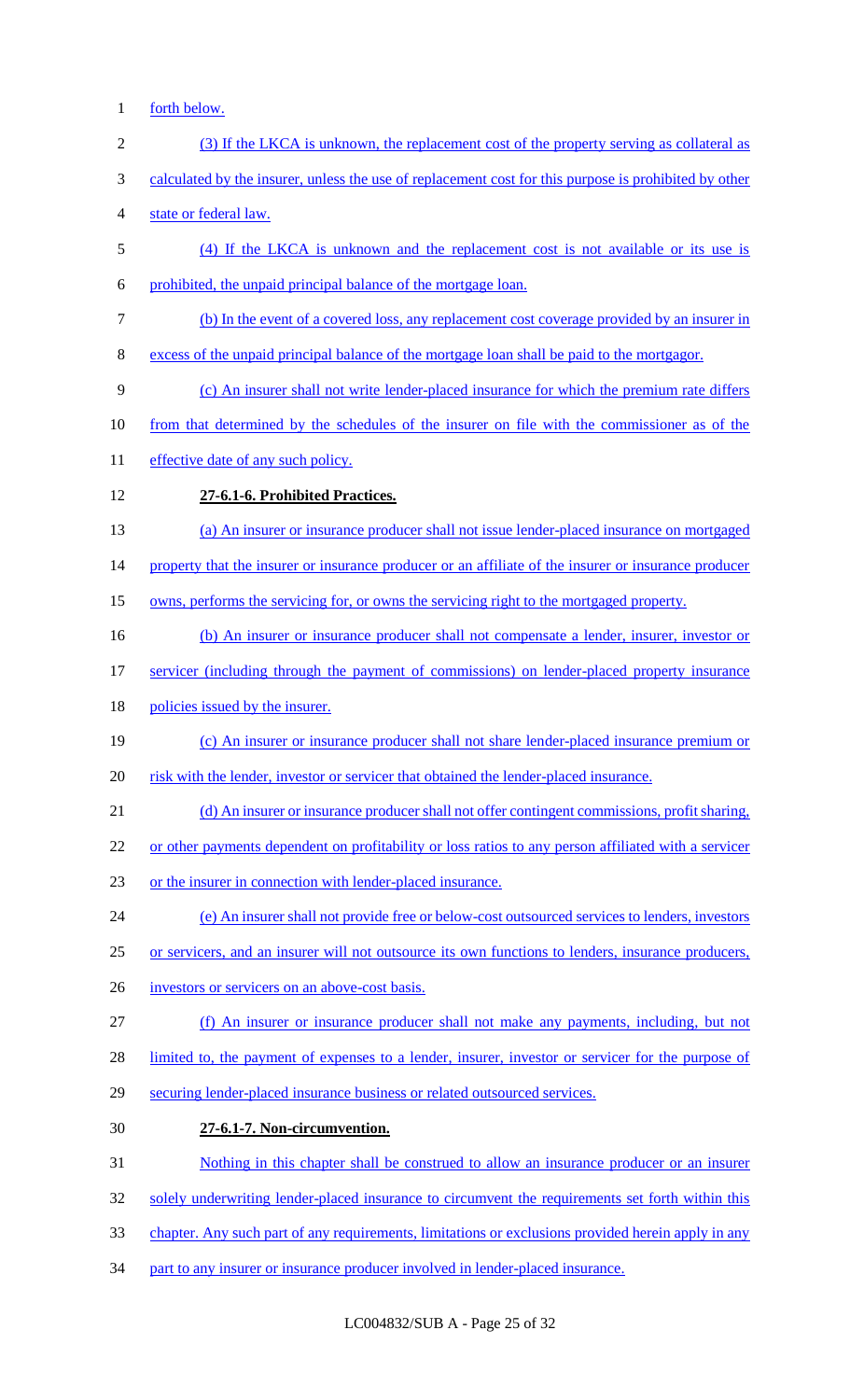| $\mathbf{1}$   | 27-6.1-8. Evidence of Coverage.                                                                          |
|----------------|----------------------------------------------------------------------------------------------------------|
| $\mathfrak{2}$ | (a) Lender-placed insurance shall be set forth in an individual policy or certificate of                 |
| 3              | insurance. A copy of the individual policy, certificate of insurance, or other evidence of insurance     |
| 4              | coverage shall be mailed, first class mailed, or delivered in person to the last known address of the    |
| 5              | mortgagor or delivered in accordance with chapter 27 of title 42. Notwithstanding any other              |
| 6              | statutory or regulatory required information, the individual policy or certificate of insurance          |
| 7              | coverage shall include the following information:                                                        |
| 8              | (1) The address and identification of the insured property;                                              |
| 9              | (2) The coverage amount or amounts if multiple coverages are provided;                                   |
| 10             | (3) The effective date of the coverage;                                                                  |
| 11             | (4) The term of coverage;                                                                                |
| 12             | (5) The premium charge for the coverage;                                                                 |
| 13             | (6) Contact information for filing a claim; and                                                          |
| 14             | (7) A complete description of the coverage provided.                                                     |
| 15             | 27-6.1-9. Filing, Approval and Withdrawal of Forms and Rates.                                            |
| 16             | (a) All policy forms and certificates of insurance to be delivered or issued for delivery in             |
| 17             | this state and the schedules of premium rates pertaining thereto shall be filed with the                 |
| 18             | commissioner.                                                                                            |
| 19             | (b) The commissioner shall review the rates to determine whether the rates are excessive,                |
| 20             | inadequate or unfairly discriminatory. This analysis shall include a determination as to whether         |
| 21             | expenses included by the insurer in the rate are appropriate.                                            |
| 22             | (c) All insurers shall re-file lender-placed property insurance rates at least once every four           |
| 23             | $(4)$ years.                                                                                             |
| 24             | (d) All insurers writing lender-placed insurance shall have separate rates for lender placed             |
| 25             | insurance and voluntary insurance obtained by a mortgage servicer on real estate owned property.         |
| 26             | (e) Upon the introduction of a new lender-placed insurance program, the insurer shall                    |
| 27             | reference its experience in existing programs in the associated filings. Nothing in this chapter shall   |
| 28             | limit an insurer's discretion, as actuarially appropriate, to distinguish different terms, conditions,   |
| 29             | exclusions, eligibility criteria or other unique or different characteristics. Moreover, an insurer may, |
| 30             | where actuarially acceptable, rely upon models or, in the case of flood filings where applicable         |
| 31             | experience is not credible, on Federal Emergency Management Agency (FEMA) National Flood                 |
| 32             | Insurance Program (NFIP) data.                                                                           |
| 33             | (f) No later than April 1 of each year, each insurer with at least one hundred thousand                  |
| 34             | dollars (\$100,000) in direct written premium for lender-placed insurance in this state during the       |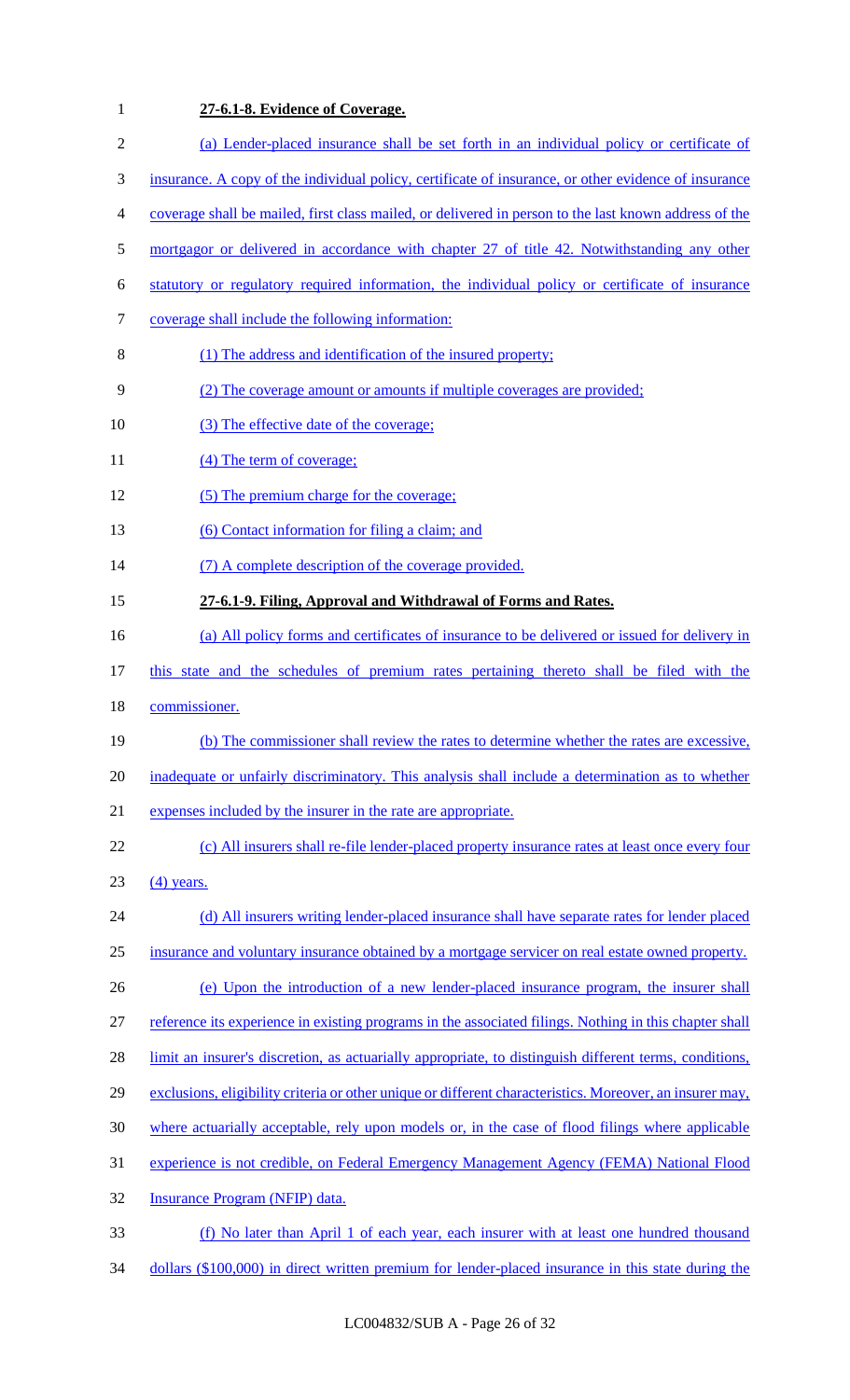- 1 prior calendar year shall report to the commissioner the following information for the prior calendar
- year. This report shall be separately produced for each lender-placed program and presented on
- both an individual-jurisdiction and countrywide basis containing the following information:
- (1) Actual loss ratio;
- (2) Earned premium;
- (3) Any aggregate schedule rating debit/credit to earned premium;
- 7 (4) Itemized expenses;
- (5) Paid losses; and
- (6) Loss reserves, including case reserves and reserves for incurred but not reported losses.
- (g) Except in the case of lender-placed flood insurance, to which this paragraph does not
- 11 apply, if an insurer experiences an annual loss ratio of less than thirty-five percent (35%) in any
- 12 lender placed program for two (2) consecutive years, it shall submit a rate filing (either adjusting
- 13 its rates or supporting their continuance) to the commissioner no more than ninety (90) days after
- 14 the submission of the data required pursuant to subsection (f) of this section.
- (h) Except as specifically set forth in this section, rate and form filing requirements shall
- 16 be subject to the insurance laws of this state.
- **27-6.1-10. Enforcement and judicial review.**
- The commissioner shall have all rights and powers to enforce the provisions of this chapter
- as provided by § 42-14-16 of the general laws of this state. All proceedings, including judicial
- review, shall be conducted in accordance with the administrative procedures act chapter 35 of title
- 21 42 of the general laws. Any penalties shall be assessed in accordance with § 42-14-16.
- **27-6.1-11. Regulatory authority.**
- The commissioner may, after notice and hearing, promulgate reasonable regulations and
- 24 orders to carry out and effectuate the provisions of this chapter.
- **27-6.1-12. Severability provisions.**
- 26 If any provision of this chapter, or the application of the provision to any person or
- circumstance, is for any reason held to be invalid, the remainder of the chapter and the application
- 28 of such provision to other persons or circumstances shall not be affected thereby.
- SECTION 8. Section 27-3-39 of the General Laws in Chapter 27-3 entitled "Surplus Lines
- Insurance" is hereby repealed.
- **27-3-39. Surplus line broker's bond.**
- (a) No license to act as a resident surplus line broker in this state shall be issued until a
- certificate of the general treasurer is deposited with the insurance commissioner on a blank
- furnished by the insurance commissioner, stating that the licensee has filed with the general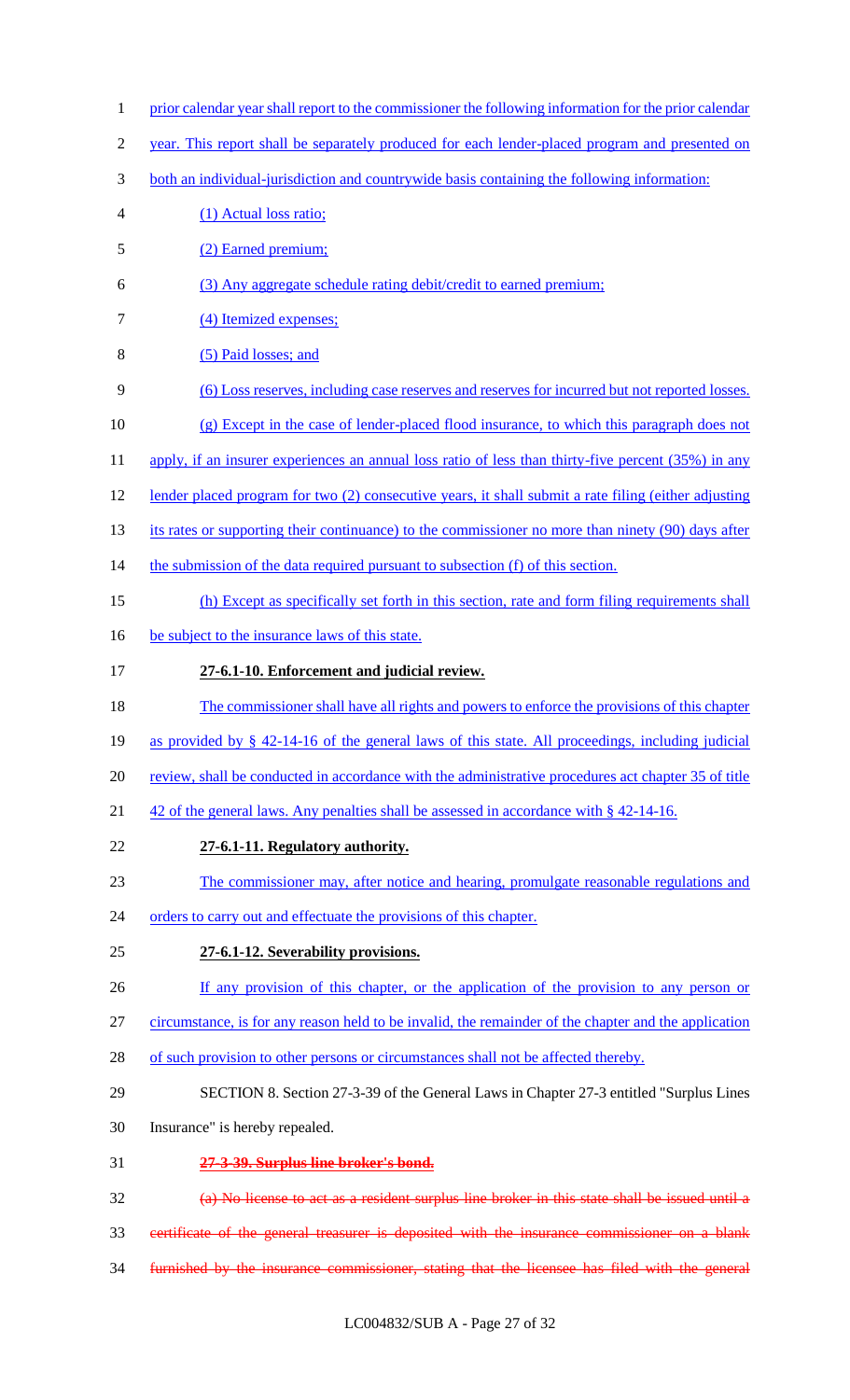treasurer a bond in the penal sum of twenty-five thousand dollars (\$25,000) executed by the licensee 2 as principal and by a surety company authorized to transact business in this state as surety, and conditioned upon the licensee faithfully complying with all of the requirements of § 27-3-38. (b) Any bond required by this section shall be continuous while the principal is licensed to

5 act as a surplus line broker in this state; provided, that before the bond may be cancelled, the 6 insurance commissioner must have been notified in writing by the surety of the proposed 7 cancellation at least thirty (30) days prior to the date cancellation is to become effective; and, 8 provided, that in the event of cancellation, any license covered by the bond shall be suspended by 9 the insurance commissioner pending the substitution of a similar bond for the cancelled bond. The 10 surety shall be released from further liability under any bond covering a license revoked, 11 terminated, or expired as to any acts committed after the date that license is revoked, terminated, 12 or expired. The aggregate liability of the surety for any and all claims or recoveries that arise under 13 any bond shall in no event exceed the amount of the penal sum of the bond. The commissioner may

14 promulgate standards and procedures for collecting under bonds issued pursuant to this section.

15 (c) Authorized surplus line agents or brokers of a licensed firm may meet the requirements 16 of this section with a bond in the name of the licensed firm, continuous in form and in the amounts 17 set forth in subsection (a).

18 SECTION 9. Section 27-4-6 of the General Laws in Chapter 27-4 entitled "Life Insurance 19 Policies and Reserves" is hereby repealed.

## 20 **27-4-6. Terms to be stated in policy -- Rebates prohibited.**

21 (a) No life insurance corporation doing business in this state, nor any insurance producer 22 of the corporation, shall permit, offer, or make any contract of insurance or agreement as to any 23 contract other than as plainly expressed in the policy issued on the contract or agreement; nor shall 24 any company or any officer, insurance producer, or representative of the company or producer pay, 25 allow, or give, or offer to pay, allow, or give, directly or indirectly, as inducement to any person to 26 insure, or give, sell, or purchase, or offer to give, sell, or purchase as an inducement or in connection 27 with any insurance, any stocks, bonds, or other securities of any insurance company or other 28 corporation, association, or partnership, or any dividends or profits accruing on the securities, or 29 any valuable consideration or inducement of any kind not specified in the policy, nor shall any 30 person knowingly receive as an inducement any rebate of premium, or any special favor or 31 advantage in the dividends or other benefits, or any paid employment or contract for services of 32 any kind, or any valuable consideration or inducement of any kind, not specified in the policy.

33 (b) Nothing in this section shall be construed to forbid a company transacting industrial 34 insurance on a weekly payment plan from returning to policyholders who have made premium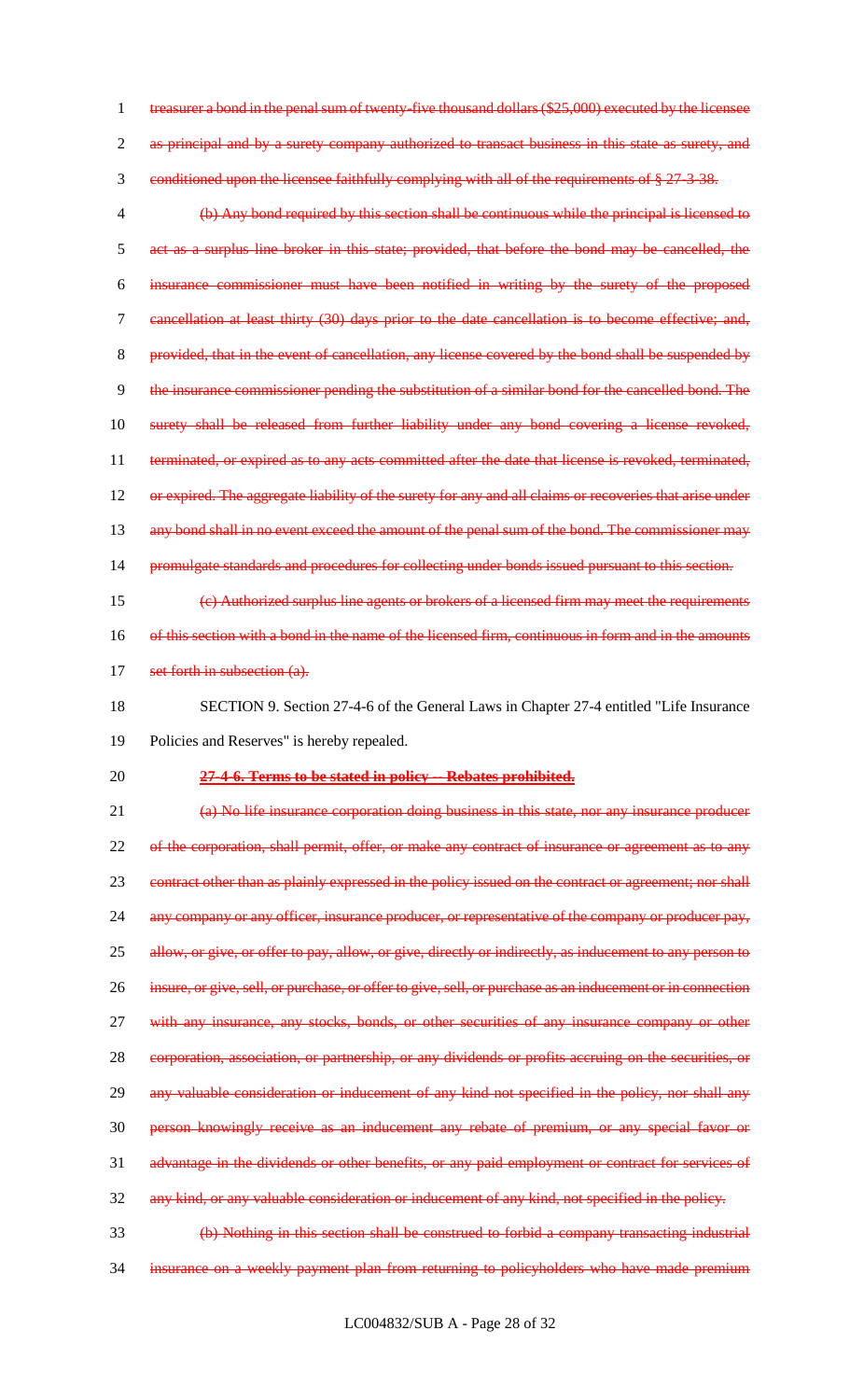1 payments for a period of at least one year, directly to the company at its home or district offices, a 2 percentage of the premium which the company would have paid for the weekly collection of the 3 premiums.

- 4 SECTION 10. Section 27-6-46 of the General Laws in Chapter 27-6 entitled "Fire and 5 Marine Insurance Rating" is hereby repealed.
- 6 **27-6-46. Terms to be stated in policy -- Rebates prohibited.**

7 No insurer, or any officer, insurance producer, or representative of an insurer, shall make 8 any contract for insurance, on property on risks located within this state, or against any liability, 9 casualty, accident, or hazard that may arise or occur in this state, or any agreement as to that 10 contract, other than as plainly expressed in the policy issued or to be issued on the agreement or 11 contract; or shall any insurer, or officer, insurance producer, or representative of an insurer, directly 12 or indirectly, in any manner, pay or allow or offer to pay or allow to the insured named in the policy 13 or to any employee of the insured as an inducement to that insurance, or after the insurance shall 14 have been effected, any rebate from the premium which is specified in the policy or any special 15 favor or advantage in the dividends or other benefit to accrue on the policy; or any valuable 16 consideration or inducement not specified in the policy or contract of insurance, or give, sell, or 17 purchase, as an inducement to that insurance, or in connection with that insurance, any stock, bonds, 18 or other securities of any insurance or other corporation or association, or any dividends or profits 19 accrued on the securities, or anything of value not specified in the policy, or shall any insurance 20 producer or his or her representatives, or any other person, directly or indirectly, either by sharing 21 commissions or in any manner pay or allow or offer to pay or allow to the insured named in the 22 policy, or to any employee of the insured, as an inducement to that insurance, or after the insurance 23 shall have been effected, any rebate from the premium which is specified in the policy, or shall any 24 insured, or party, or applicant for insurance, his or her or its employee, agent, or representative 25 knowingly receive or accept, or agree to accept, or agree to receive or accept, directly or indirectly, 26 any rebate of premium or any part of the premium or all or any part of any commission on the 27 **premium, or any favor or advantage, or share in any benefit to accrue under any contract of** 28 insurance, or any valuable consideration or inducement, other than what is specified in the policy; 29 provided, that nothing in this section shall prevent any insurer from the distribution of surplus, 30 dividends, savings, or the unused or unabsorbed portion of premiums and premium deposits to 31 participating policyholders, or shall this section prevent any insurer, or its insurance producer, from 32 paying commissions to a licensed insurance producer who shall have negotiated for the insurance, 33 or shall it prevent any licensed insurance producer from sharing or dividing a commission earned 34 or received by the insurance producer with any other licensed insurance producers who shall have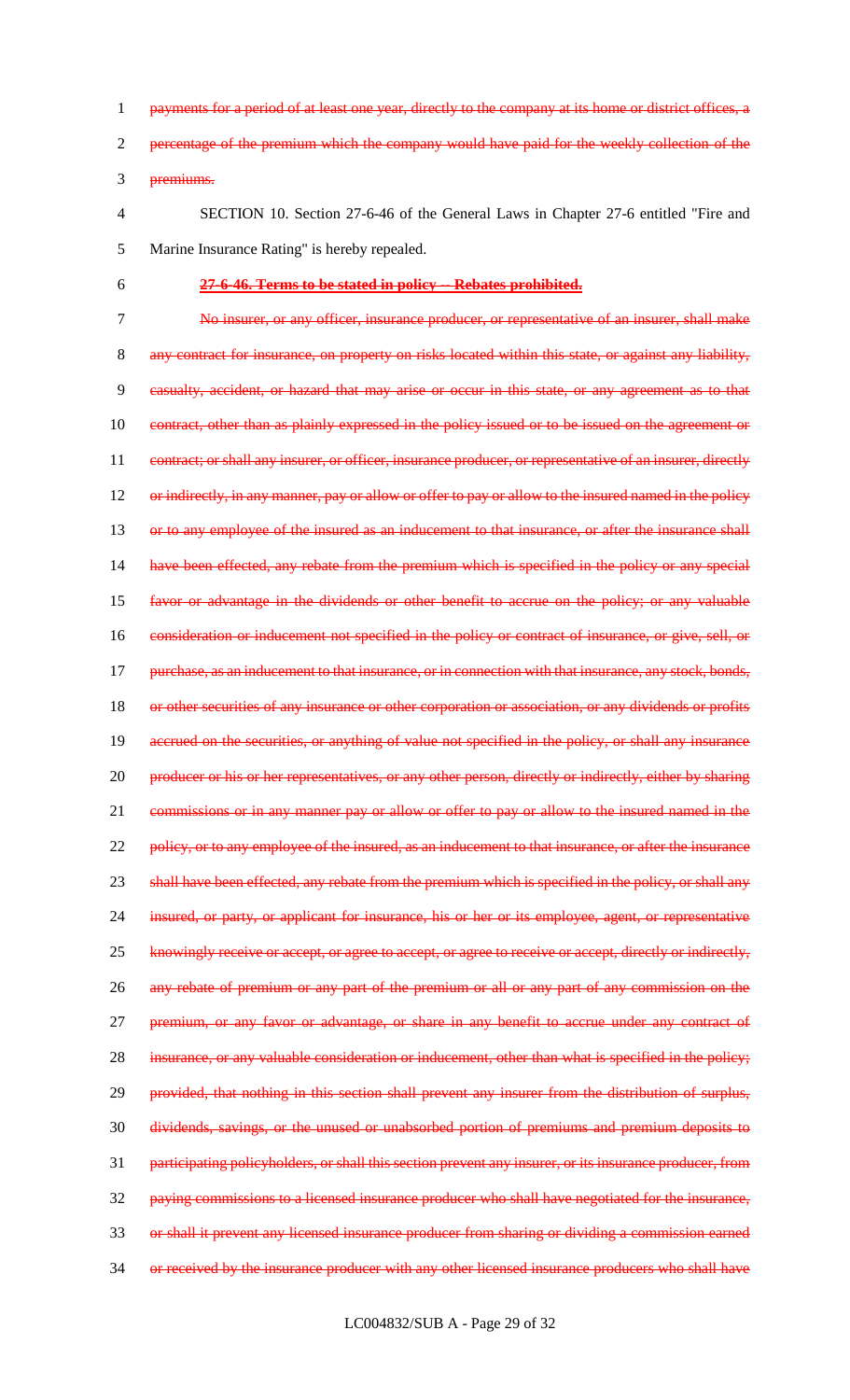commission shall have been earned or paid; but no insurer or agent, or broker shall pay or allow commissions or brokerage to any person acting as an insurance producer in this state who is 4 required by law to be licensed but is not licensed. Sections 27-8-7 -- 27-8-10 shall not apply to the kinds of insurance subject to the provisions of this chapter.

1 aided the insurance producer in respect to the insurance for the negotiation of which that

- 6 SECTION 11. Section 27-9-44 of the General Laws in Chapter 27-9 entitled "Casualty 7 Insurance Rating" is hereby repealed.
- 

## 8 **27-9-44. Terms to be stated in policy -- Rebates prohibited.**

9 No insurer, or any officer, insurance producer, or their representative, shall make any 10 contract for insurance, on property or risks located within this state, or against any liability, 11 casualty, accident, or hazard that may arise or occur in this state, or any agreements as to any 12 contract, other than as plainly expressed in the policy issued or to be issued on the agreement or 13 contract; nor shall any insurer, or officer, insurance producer, or their representative, directly or 14 indirectly, in any manner, pay or allow or offer to pay or allow to the insured named in the policy 15 or to any employee of the insured as an inducement to the insurance, or after the insurance shall 16 have been effected, any rebate from the premium which is specified in the policy or any special 17 favor or advantage in the dividends or other benefit to accrue on the policy, or any valuable 18 consideration or inducement, not specified in the policy or contract of insurance, or give, sell, or 19 purchase, as an inducement to the insurance, or in connection with the insurance, any stock, bonds, 20 or other securities of any insurance or other corporation or association, or any dividends or profits 21 accrued on the stock, bonds, or securities, or anything of value, not specified in the policy, nor shall 22 any insurance producer or representative, or any other person, directly or indirectly, either by 23 sharing commissions or in any manner, pay or allow or offer to pay or allow to the insured named 24 in the policy, or to any employee of the insured, as an inducement to the insurance, or after the 25 insurance shall have been effected, any rebate from the premium which is specified in the policy, 26 nor shall any insured, or party, or applicant for insurance, his, her or its employee, agent, or 27 representative, knowingly receive or accept, or agree to accept, or agree to receive or accept, 28 directly or indirectly, any rebate of a premium or any part of the premium or all or any part of any 29 commission on the premium, or any favor or advantage, or share in any benefit to accrue under any 30 contract of insurance, or any valuable consideration or inducement, other than what is specified in 31 the policy; provided, that nothing in this section shall prevent any insurer from the distribution of 32 surplus, dividends, savings, or the unused or unabsorbed portion of premiums and premium 33 deposits to participating policyholders, nor shall this section prevent any insurer, or its agent, from 34 paying commissions to a licensed insurance producer who shall have negotiated for the insurance,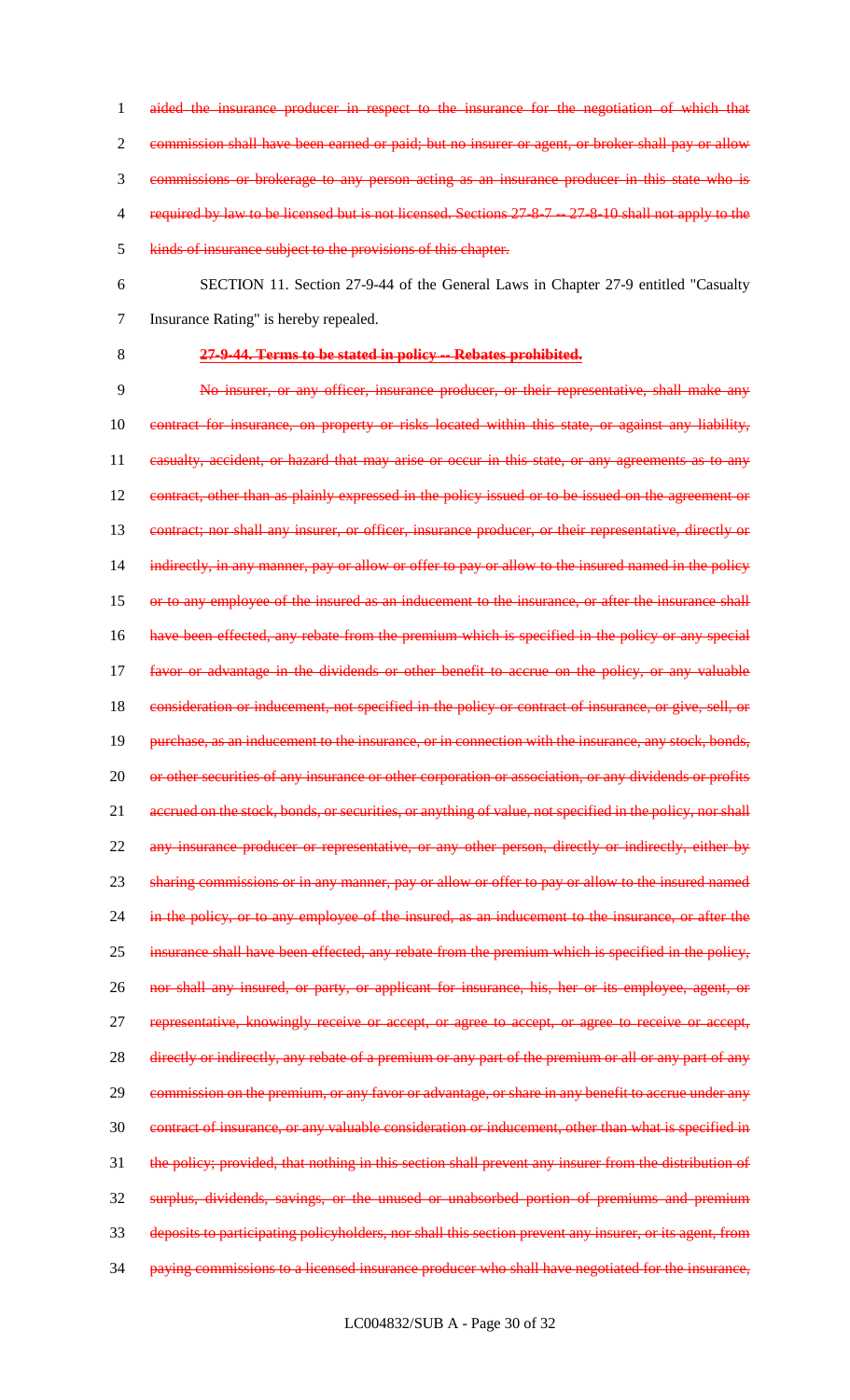nor shall it prevent any licensed insurance producer from sharing or dividing a commission earned 2 or received by the insurance producer with any other licensed insurance producer who shall have aided the insurance producer in respect to the insurance for the negotiation of which the commission 4 shall have been earned or paid; but no insurer, or insurance producer shall pay or allow commissions or brokerage to any person acting as an insurance producer in this state who is required by law to be licensed but is not licensed. As used in this section, the word "insurance" 7 includes suretyship and the word "policy" includes bond. Sections 27-8-7 -- 27-8-10 shall not apply to the kinds of insurance subject to the provisions of this chapter. SECTION 12. This act shall take effect upon passage.

LC004832/SUB A ========

========